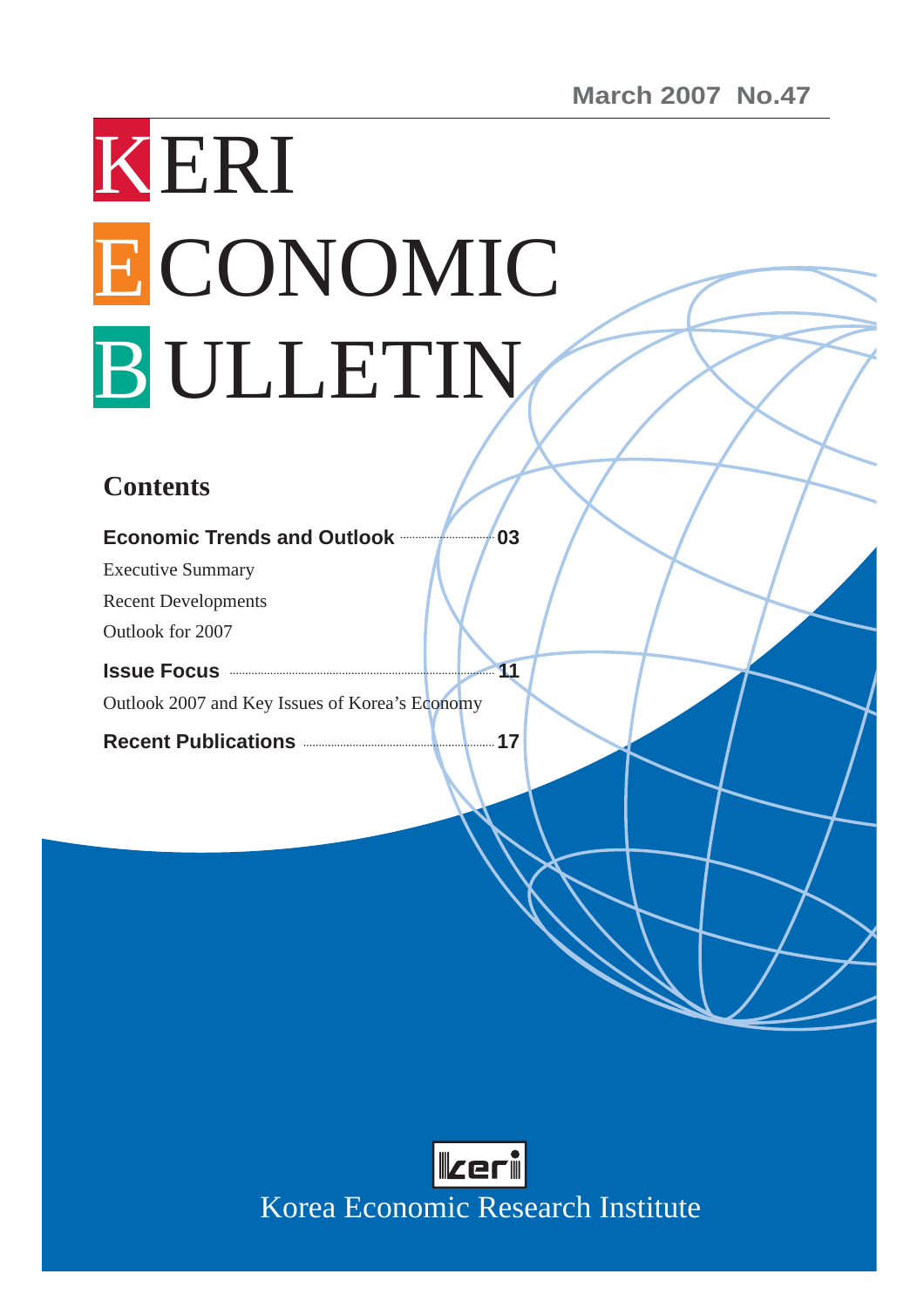# Editors' Note

Beginning in this issue, two new features are added to KERI Economic Bulletin: 'Issue Focus' and 'Recent Publications'. 'Recent Publications' lists brief summaries of recently published works by researchers at KERI. 'Issue Focus' features a more thorough description of a selected work, based on relevance and importance of a certain subject, for interested readers. The purpose of adding these new additional features is not only to enrich the contents of the Bulletin but also to help foster constructive and lively exchange of ideas on the Korean economy among professional economists and policy-makers worldwide. The editors wish that the readers would enjoy the new format of the Bulletin as much as the old.

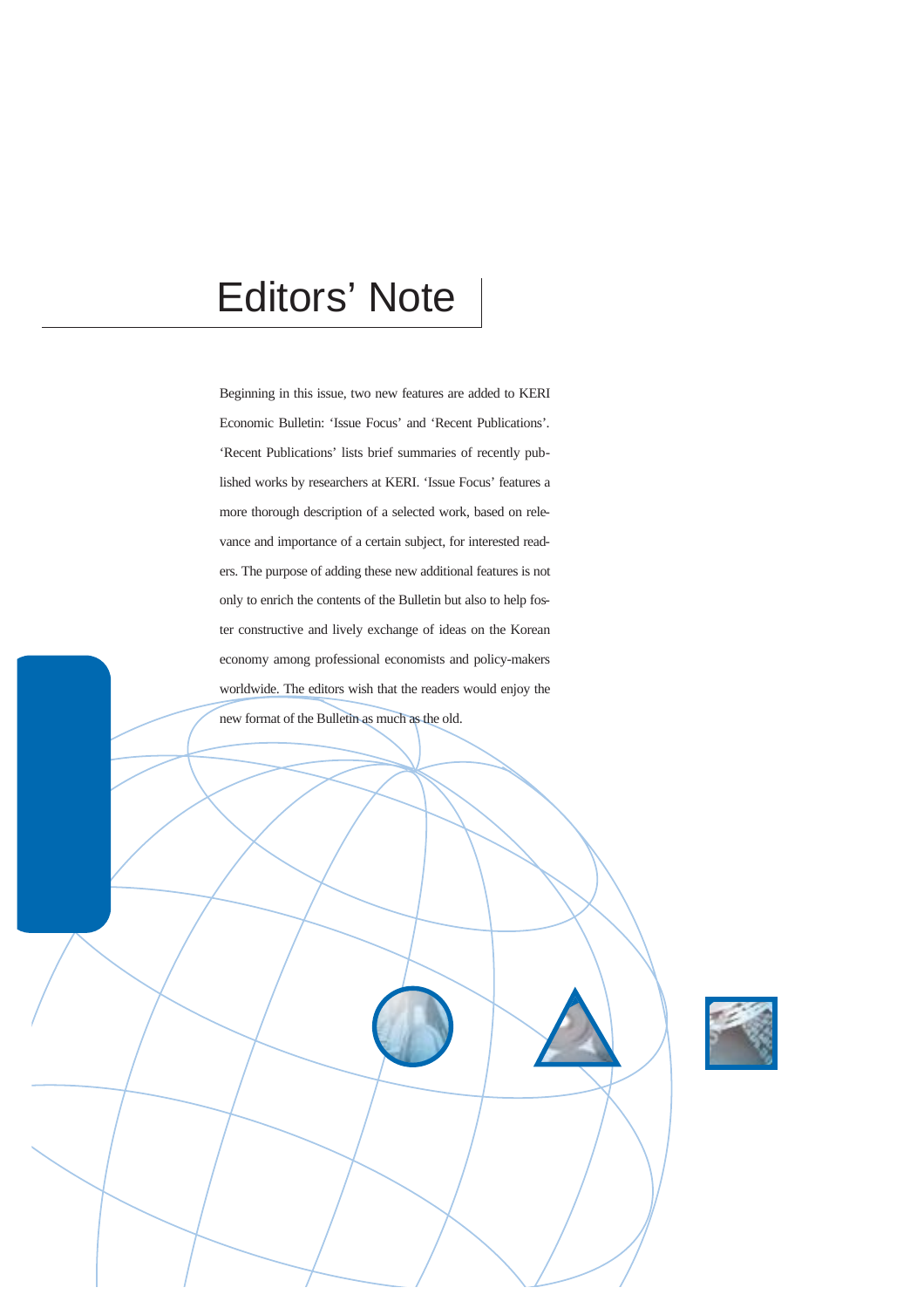# **Economic Trends and Outlook**

## Executive Summary

The internal and external economic environments for 2007 do not bode well for Korea due to uncertainties in several areas. External factors such as unstable international oil prices, a global economic slowdown, interest rate hikes, and weakening of the dollar pose difficult challenges to overcome. Domestically, upcoming presidential election is likely to heighten the already intense social conflicts and uncertainties about economic policies which tend to be guided by political, rather than sound economic, motives during the election cycle. Moreover, the government's economic stimulus packages do not seem to be having the intended impact on the nation's economy. Consequently, the nation's economic growth in 2007 is projected to slow down to 4.1% from 5.0% in 2006.

A heavier tax burden for homeowners, stagnant job growth, precipitous growth of household debt, among other things, are likely to hamper a robust recovery of private consumption. Equipment investment is also not expected to reach a desirable level due to uncertain economic prospects, insufficient improvement in corporate investment climate and election-related policy confusion. Signs of economic slowdown are already popping up in some areas. The construction industry is bracing itself for difficult times ahead as the number of unsold apartments in the local provinces grows and the leading industry indicators are showing worrisome signs. All these make the forecast of weaker domestic demand more credible.

The current account balance is expected to revert to a deficit for the first time since the financial crisis in 1997. The service sector is sustaining expanding account deficits which is largely due to its weak international competitiveness. In addition, imports are growing at a faster rate than exports. Yet, the upside is that inflation is expected to stay low largely due to stabilizing oil prices, economic slowdown, and appreciating of won.

Reflecting economic recession and price stabilization trends, market interest rates are expected to decrease gradually. Still the won-dollar exchange rate is expected to continue its march downward as the weakening dollar is not likely to reverse its course in the near future. Additionally, revaluation of Chinese yuan will further strengthen the Korean currency. However, these downward pressures are likely to be partially countered by the expectation of deficits in the current account balance, an increase in the volume of outward investment in foreign stocks by Korean nationals, and the government's easing of restrictions on direct investment abroad.

An unexpected setback in negotiations with North Korea on its nuclear capabilities and a sharp decline in housing prices are two notable risky factors that could further exacerbate Korea's growth prospects for 2007.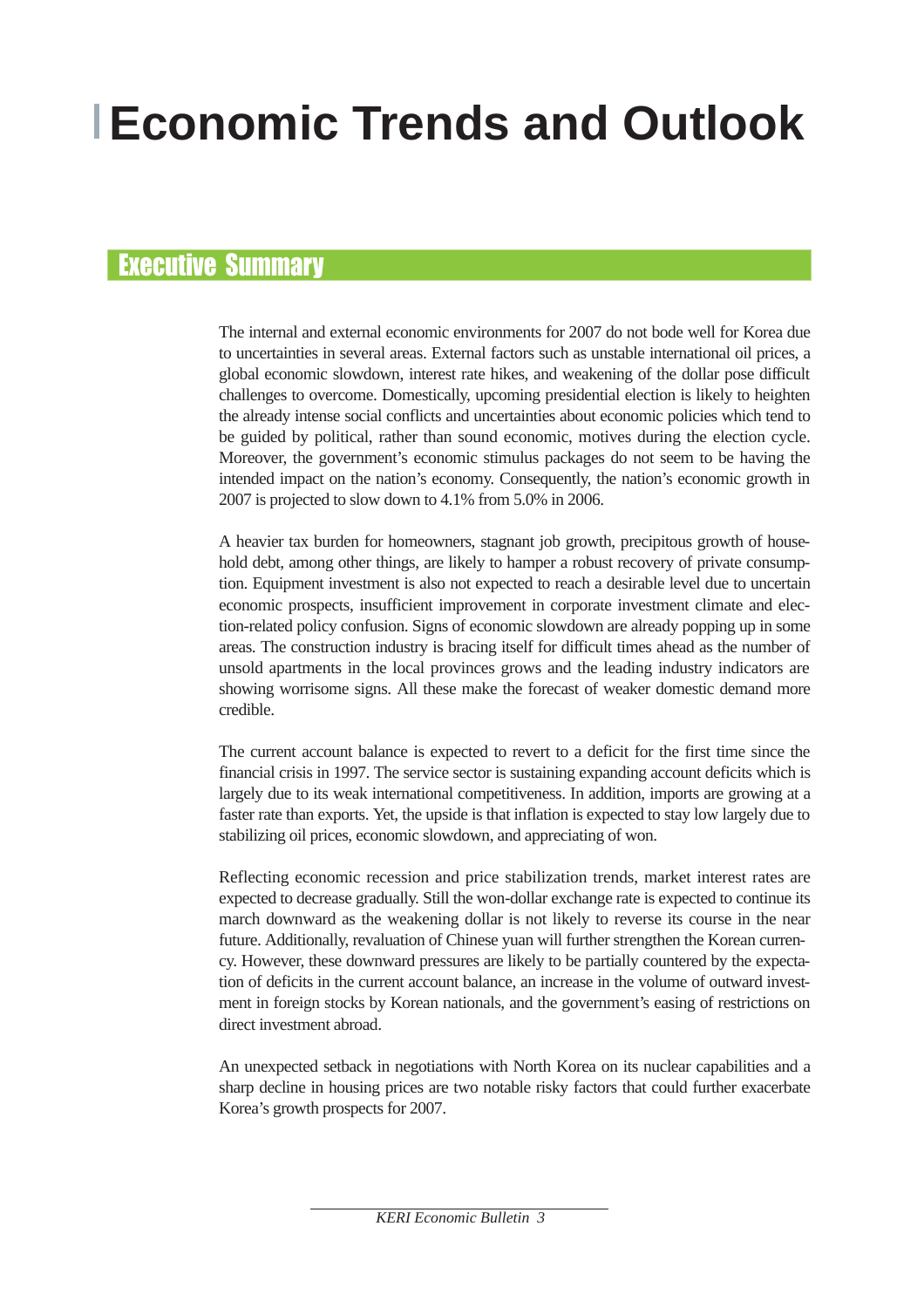# Recent Developments

Real GDP growth in the fourth quarter of 2006 was 3.4%(seasonally adjusted annual rates) down slightly from 4.4% in the third quarter. The decline is attributed to a significant slowdown in equipment investment growth $(14.7\% - 0.4\%)$  and a decline in export growth $(8.6\%$  $\rightarrow$  -1.0%). Despite the disappointing recent performances, the annual rate of GDP growth in 2006 reached 5%, one percentage point higher than in 2005(4%), due to the economy's robust growth in the first half of the year.



Manufacturing production growth had recorded a double-digit rate since the fourth quarter of 2005, but declined dramatically in the fourth quarter of 2006 and January, 2007. The growth rate of the service sector activity fell gradually from 5.7% in the first half of 2006 to 4.7% in the second half of 2006, and further to 4.6% in January 2007.

A decline in consumption growth is continuing. Growth of sales of consumer goods, a representative consumption indicator, had dropped to a 3.7% level in the second half of 2006 from 5.6% in the first half of 2006 and fell further to 3.1% in January 2007.

Equipment investment, posting growth rates of 6.4% in the first half of 2006, climbed to a 8.4% growth rate in the second half of 2006. Construction investment, which had been sluggish, also showed some signs of a recovery centering on general civil engineering pro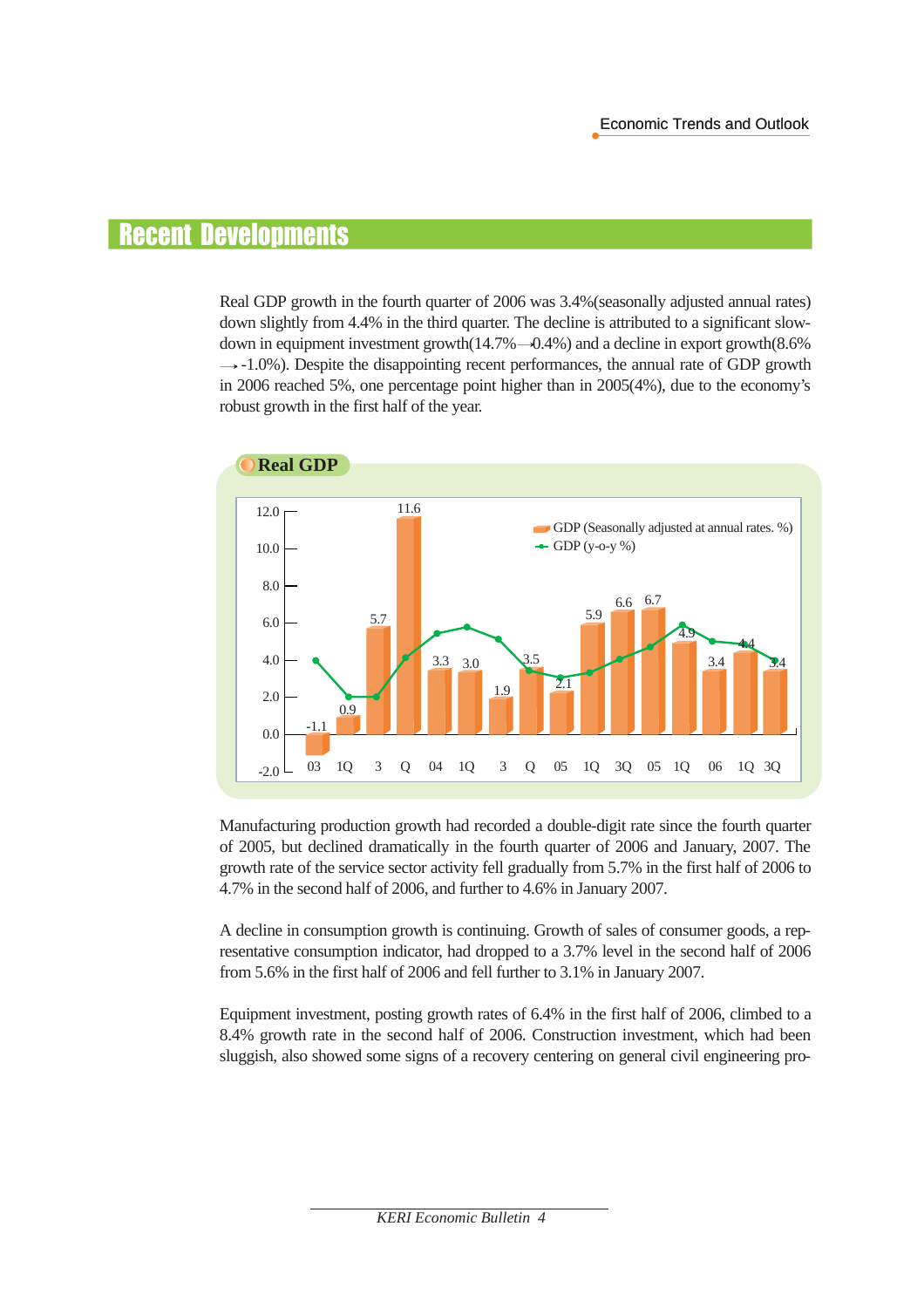jects from public and private construction. Equipment and construction investment growth in January 2007 climbed further to 16.0% and 13.3% respectively.

**Industrial Output, Consumption and Investment**

 $\bullet$ 

|                                        |      |      |        |      |     |      | (Unit: $y - 0 - y, %$ ) |
|----------------------------------------|------|------|--------|------|-----|------|-------------------------|
|                                        | 2005 |      |        | 2006 |     |      | 2007                    |
|                                        | Year | 1/4  | 2/4    | 3/4  | 4/4 | Year | Jan.                    |
| <b>Manufacturing Production</b>        | 6.2  | 13.4 | 12.0   | 11.8 | 5.5 | 10.5 | 7.6                     |
| Services Activity                      | 3.6  | 6.1  | 5.3    | 4.5  | 4.8 | 5.1  | 4.6                     |
| Wholesale & Retail sales               | 2.9  | 4.0  | 4.5    | 4.4  | 4.0 | 4.2  | 5.2                     |
| <b>Consumer Products Sales</b>         | 4.1  | 5.3  | 6.1    | 2.9  | 4.5 | 4.7  | 3.1                     |
| Estimate of Equipment Investment       | 6.4  | 6.2  | 6.6    | 11.7 | 5.1 | 7.3  | 16.0                    |
| <b>Domestic Construction Completed</b> | 4.1  | 4.2  | $-0.3$ | 4.8  | 6.0 | 3.7  | 13.3                    |

Export growth in January~February period expanded 16.1%. By export category, semiconductors, steel(39.9%) and shipbuilding(56.1%) enjoyed faster growth while wireless communication equipment(2.8%), automobile(4.9%) and computer(-4.5%) have experienced a slowdown in their growth rates during the period from January 1st to February 20th.



*KERI Economic Bulletin 5*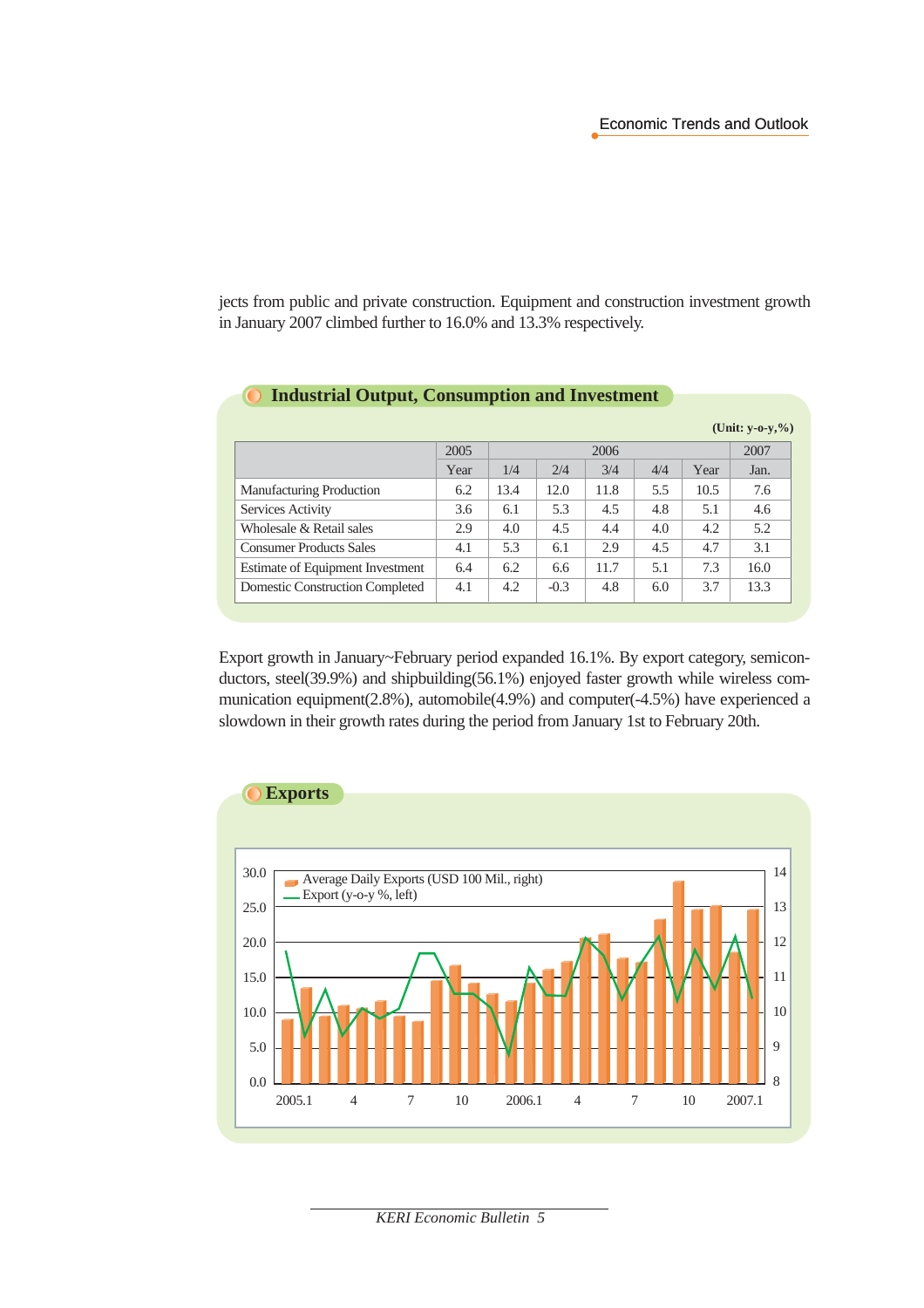The current account balance reduced to a surplus of USD6.1 billion in 2006 from a surplus of USD15 billion. It reduced even further to record deficit in January 2007. The decline was, in large part, due to poor performances of the service sector with its expanding deficits that more than offset the surplus in the goods account. The service account recorded deficit at USD18.8 billion last year which was about USD5 billion worse than the deficit of USD13.7 billion in 2005.

| <b>Balance of Payments</b> |         |        |        |        |        |         |                  |  |  |
|----------------------------|---------|--------|--------|--------|--------|---------|------------------|--|--|
|                            |         |        |        |        |        |         | (Unit: USD Bil.) |  |  |
|                            | 2005    |        |        | 2006   |        |         | 2007             |  |  |
|                            | Year    | 1/4    | 2/4    | 3/4    | 4/4    | Year    | Jan.             |  |  |
| Current Account            | 15.0    | $-1.1$ | 0.7    | 0.4    | 6.1    | 6.1     | $-0.5$           |  |  |
| Goods Account              | 32.7    | 5.2    | 7.4    | 6.2    | 10.3   | 29.2    | 1.2              |  |  |
| Service Account            | $-13.7$ | $-5.0$ | $-3.9$ | $-5.4$ | $-4.5$ | $-18.8$ | $-1.9$           |  |  |
|                            |         |        |        |        |        |         |                  |  |  |

Stabilizing oil prices and exchange rate appreciation contributed to easing inflationary pressures. CPI(consumer price index) was up 1.9% in the January~February period of 2007, down by 0.2%p compared to 2.1% in the fourth quarter. PPI(producer price index) growth rate also declined to 1.5% in January 2007 from 2.0% in the fourth quarter.

|      |     |     |      |     |      |      | (Unit: $y - 0 - y, %$ ) |
|------|-----|-----|------|-----|------|------|-------------------------|
| 2005 |     |     | 2006 |     |      |      |                         |
| Year | 1/4 | 2/4 | 3/4  | 4/4 | Year | Jan. | Feb.                    |
| 2.8  | 2.1 | 2.2 | 2.5  | 2.1 | 2.2  | 1.7  | 2.2                     |
| 2.2  | 1.7 | 2.4 | 3.1  | 2.0 | 2.3  | 1.5  |                         |
|      |     |     |      |     |      |      | 2007                    |

Long-term interest rates turned to a downward trend in February 2007, until when the rates had risen steadily since October 2006. The recent downward trend is due to weakened expectation on the recovery of economy, decrease in the US long-term interest rates which is caused by the comment on lessened inflationary pressures by the chairman of the FRB, and a net sale of foreigners' government bond futures.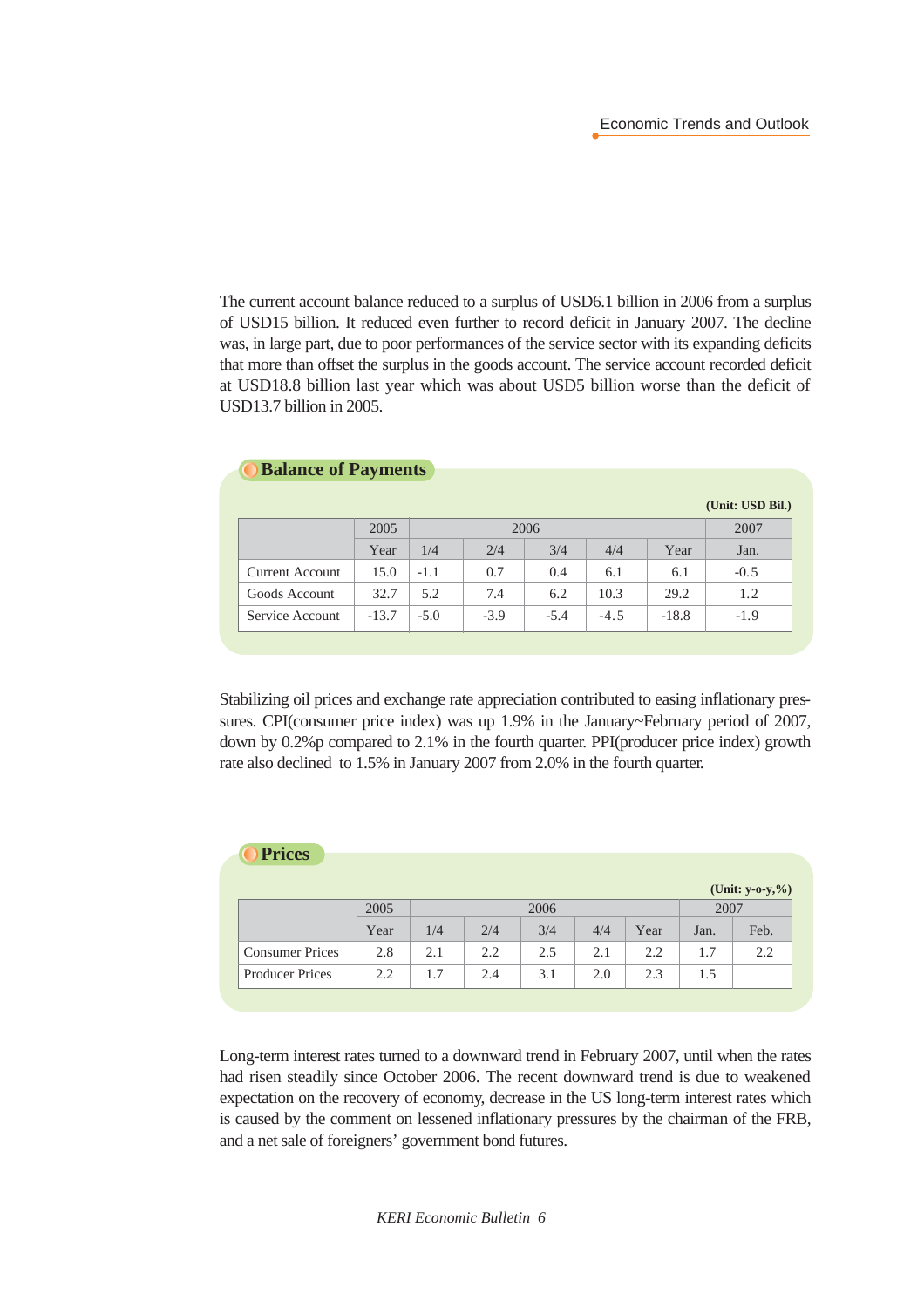The won-dollar exchange rate has been rising recently, recording above 950 in March. The recent upward trend is attributed to a dollar appreciation factor which is due to a freeze in market interest rates both in Euro area and in Japan, and to a won depreciation factor which is due to the current account deficit(USD 0.5 bil.), and due to the net outflow of foreigners' stock investment in January. The increase in the target call rates from 0.25% to 0.5% in Japan last February and the attempt to rewind the yen-carry trades also attribute to the rise of won-dollar exchange rate.

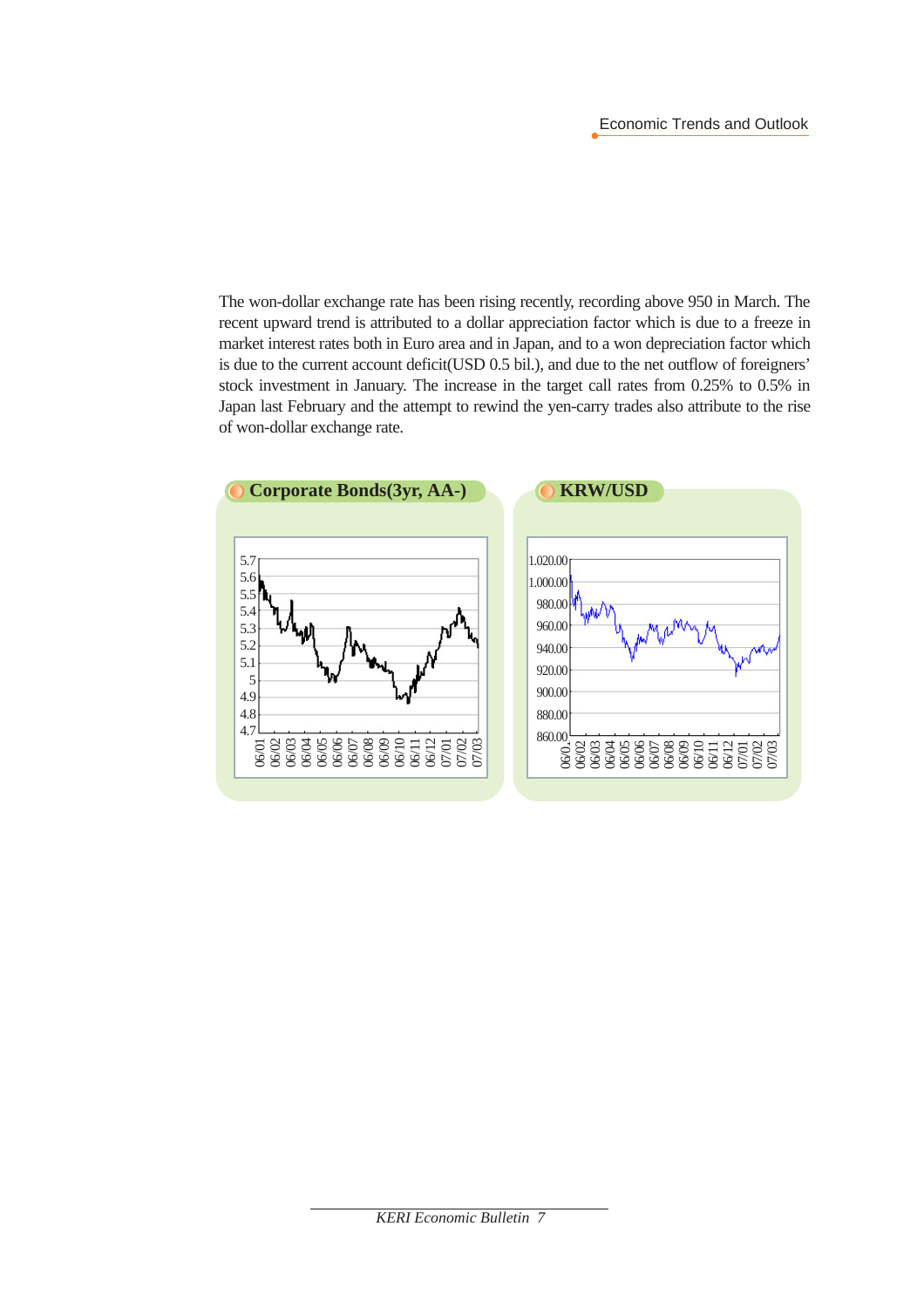# Outlook for 2007

#### **External Environment**

Due to global interest rate hikes and economic downturns of leading economies, growth of the world economy is expected to slow somewhat in 2007. A group of major advanced countries, weary of excess liquidity and inflation, has increased interest rates several times in 2006, and the trend is likely to continue in 2007. The Federal Reserve and European Central Bank(ECB) increased the interest rates five times in 2006 alone. Bank of Japan also raised its call rate to 0.5% from 0.25% in February 2007. Meanwhile, China is working to stabilize its red hot economy by hiking the basic interest rate and raising the reserve ratio. Global contraction is now underway and will become a major factor in the slowdown of the world economic growth in 2007.

Dollar's downward spiral is likely to continue in 2007. It might as well be unavoidable given the difficult task ahead of resolving the U.S. current account deficit and the U.S. losing its edge over its main competitors, Japan and EU, in terms of economic growth. Narrowing interest rate gaps between the U.S. and these economies provides an additional reason to expect further depreciation of the U.S. dollar. Amid the expectation of weaker dollar, the major countries are maneuvering to diversifying foreign exchange holdings by reducing their dollar reserves.

International oil prices are expected to further decline and stabilize at a lower rate in 2007. Contraction of international liquidity, slowdown of the global economy, and increased crude oil production by non-OPEC countries will reduce the likelihood of high oil prices as observed in 2006. However, it should also be noted that the geopolitical risk factors in the Middle East remains significant and hence poses a great deal of uncertainty for international policy-makers.

#### **Internal Environment**

Korea faces a myriad number of difficult issues and uncertainties in 2007. For starters, the presidential election, slated for December, could bring out social conflicts, economic policy confusion and a predominance of politically motivated policies as it typically has in the past. Given the current political environment which is ripe with ideological conflicts, it is highly probable that presidential candidates will try to attract voter attention by making populist campaign pledges or invoking socially divisive issues, which adversely affect the national economy. The upside of this story is that various economic stimulus packages will be introduced by the incumbent government to increase its chance of election victory. However, whether these packages would be of substance remains to be seen.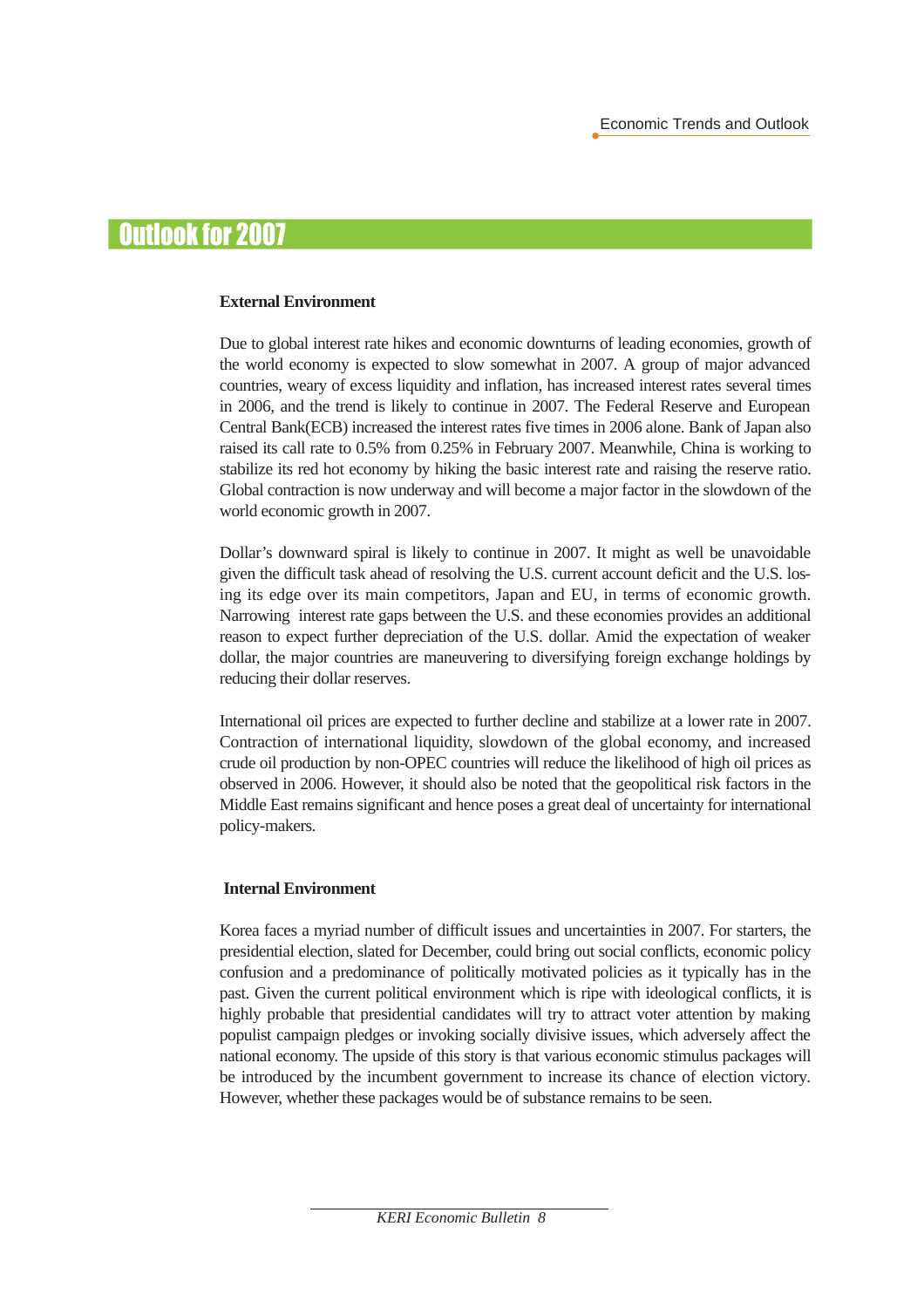Another difficult issue Korea faces in 2007 is whether it can successfully conclude free trade agreement talks with the U.S., its largest trading partner. Korea stands to benefit a great deal from the agreement, first of which is a rise in the nation's credit ratings. However, under the highly charged current political environment, the possibility that special interest groups objecting to the Korea-U.S. FTA gain undue influences over the negotiation process cannot be easily dismissed. The failure of establishing free trade ties with the U.S. will create an additional burden on the already weary korean economy.

In addition to these political issues, anti-corporate stance of the current government such as reinforcement of the strong protective measures for part-time employees will act to discourage corporate investment. Household consumption is not expected to improve either due to increases in various real estate-related taxes and rapidly growing household debts.

#### **Prospects for 2007**

Projections for the Korean economy in 2007 based on the above internal and external environments are summarized below:

The economy is expected to grow at a low 4% range in 2007, below the level of 2006(5.0%). The decline in the projected growth rate is attributed mainly to the slowdown of export growth due to worsening external environments.

Domestic demand is also expected to remain sluggish. A slowdown in private consumption is unavoidable due to increased tax burden on homeowners, stagnating job growth, and growing household debts. Equipment investment by businesses is also unlikely to reach a desired level due to uncertain business outlook, a lack of improvement in the corporate investment climate, and policy confusion related to the presidential election.

The service sector shows no sign of improvement in its international competitiveness, and import growth is expected to outpace export growth. Due to a continued expansion of the service account deficit and poor export growth, the current account balance is likely to reverse course to a deficit in 2007.

Fortunately, consumer prices are expected to stabilize in 2007 in the low 2% range, similar to 2006. The accumulated upward pressures on the price level from high oil and real estate prices will be partially countered by the appreciation of won and overall slowdown of the economy.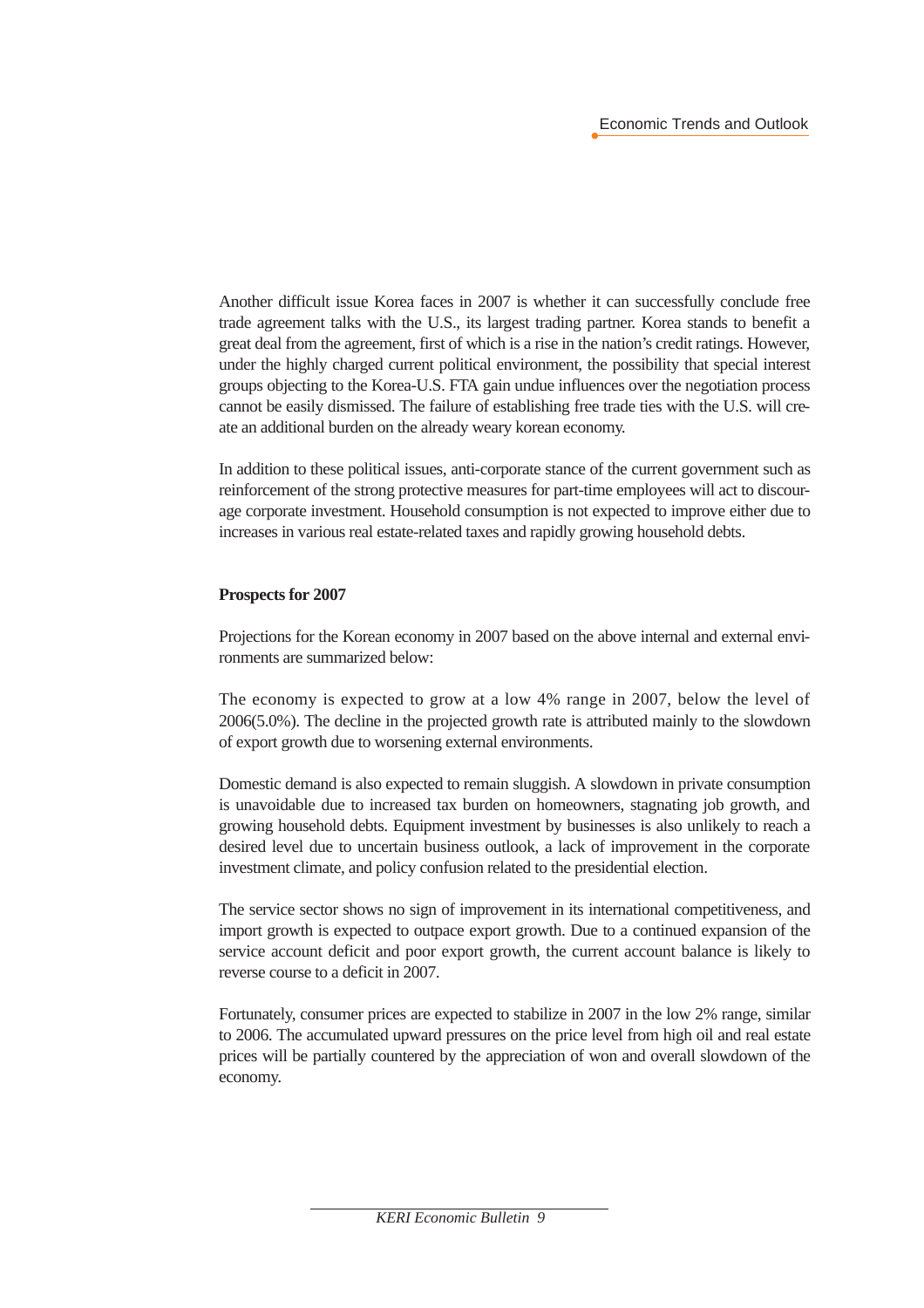Owing to economic slowdown and stable prices, market interest rates are expected to exhibit a downward trend. In addition, the government may cut the interest rate before the presidential election if the economic slowdown persists. won will continue to appreciate if dollar and Chinese yuan continue their current trends. On the other hand, such factors as possible current account deficits, expansion of overseas investment, and easing of regulations on foreign direct investment are expected to mitigate the appreciation of won.

|                                   |         |         |          |         |          |          | (Unit: $y - 0 - y, %$ ) |
|-----------------------------------|---------|---------|----------|---------|----------|----------|-------------------------|
|                                   | 2005    | 2006    |          |         | 2007     |          |                         |
|                                   | Year    | 1stH.   | $2ndH$ . | Year    | $1stH$ . | $2ndH$ . | Year                    |
| <b>GDP</b>                        | 4.0     | 5.7     | 4.4      | 5.0     | 3.9      | 4.3      | 4.1                     |
| (S.A. at annual rate %)           |         | 4.9     | 3.9      |         | 3.9      | 4.8      |                         |
| Private consumption               | 3.2     | 4.6     | 3.8      | 4.2     | 3.6      | 4.0      | 3.8                     |
| Construction investment           | 0.4     | $-1.9$  | 1.3      | $-0.1$  | 0.5      | 1.4      | 1.0                     |
| Equipment investment*             | 4.9     | 7.1     | 8.2      | 7.7     | 5.5      | 6.4      | 5.9                     |
| <b>Consumer Prices</b>            | 2.8     | 2.2     | 2.3      | 2.2     | 2.2      | 2.4      | 2.3                     |
| Current Account (USD Bil.)        | 15.0    | $-0.4$  | 6.5      | 6.1     | $-1.2$   | $-1.5$   | $-2.7$                  |
| Commodity(USD Bil.)               | 32.7    | 12.6    | 16.6     | 29.2    | 18.3     | 11.7     | 25.0                    |
| Exports(USD Bil.)                 | 289.0   | 157.9   | 178.9    | 331.8   | 175.2    | 189.3    | 364.4                   |
| $growth(\%)$                      | 12.1    | 13.9    | 15.7     | 14.8    | 10.9     | 8.8      | 9.8                     |
| Imports(USD Bil.)                 | 256.3   | 145.3   | 157.3    | 302.1   | 161.8    | 177.6    | 339.5                   |
| $growth(\%)$                      | 16.4    | 19.6    | 16.7     | 18.1    | 11.4     | 12.9     | 12.2                    |
| Service & Others (USD Bil.)       | $-17.7$ | $-13.1$ | $-10.1$  | $-23.1$ | $-14.5$  | $-13.1$  | $-27.7$                 |
| Ex rate(Ave, KRW/USD)             | 1024.1  | 963.1   | 946.5    | 955.1   | 937.5    | 920.0    | 928.8                   |
| Corp. Bond Yield Rate (3yrs. AA-) | 4.7     | 5.3     | 5.1      | 5.2     | 5.2      | 5.0      | 5.1                     |

#### **Prospects for Domestic Economy in 2007**

\* Including intangible asset investment

#### **Downside Risks**

In the economic projection for 2007, North Korea's nuclear experiments and domestic real estate prices are expected to serve as downside risks. An unexpected North Korean nuclear test would have a negative impact on the economy such as cooling of consumption and investment sentiment, greater instability in financial variables, including stock prices, foreign exchange rates and capital outflow. The conditions of the real estate market, particularly the possibility of sharp declines in housing prices, could become a big burden to the overall state of the economy through losses in household assets, delinquent repayment of loans to banking institutions, and contraction of construction investment.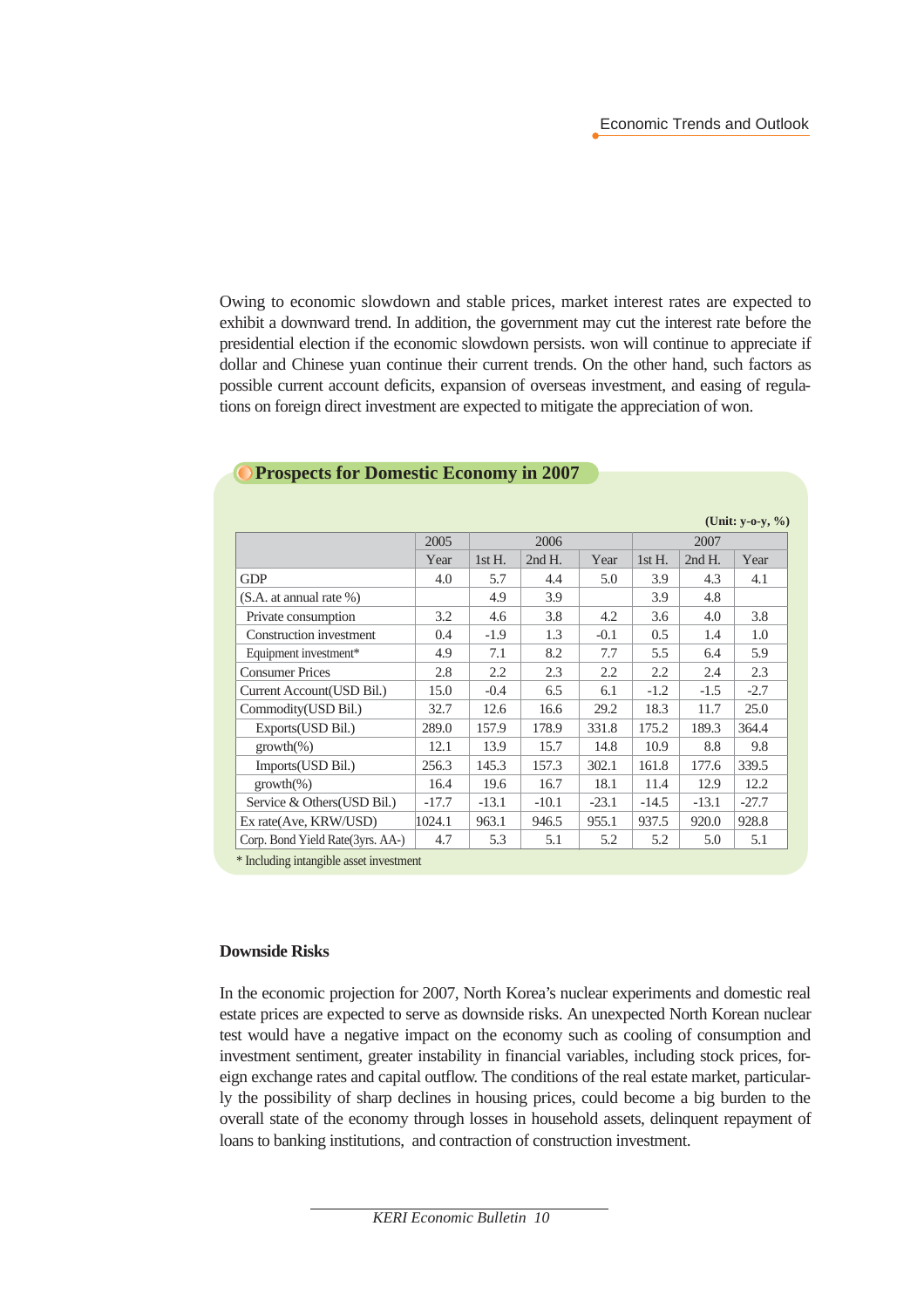# **Ilssue Focus**

# Outlook 2007 and Key Issues of Korea's Economy

Chan-guk Huh Director of Economic Research Division Korea Economic Research Institute

#### **A look back at 2006**

The 2006 Korean economy was a repeat performance of the past three years. Namely, robust export growth was accompanied by weak domestic demand, as can be seen in the figure below. This time last year, most forecasters saw a very different picture in their crystal balls in which recovered domestic demand playing a much more important and balanced role than exports. Well, the actual pan-out of the economy in 2006 made fools out of the forecasters yet again. Strong export growth was all the more noticeable in light of the sharp appreciation of the Korean won since late 2005.



The exchange rate of the won against the US dollar went up about 6.7% in 2006. Unexpectedly strong demand for Korean exports resulted from a robust global economy that has been supported by a tripod of steady improvements in advanced economies, breakneck paced growth of newly developing giants (China and India), and an enduring economic boom in resource rich countries. On the other hand, domestic demand had lagged behind external demand. Private consumption that makes up about 55% of GDP showed some signs of recovery in the second half of 2005 after contracting on year-on-year basis for two years running until 2005. However, sluggish job and income growth has limited the bounce-back in consumption.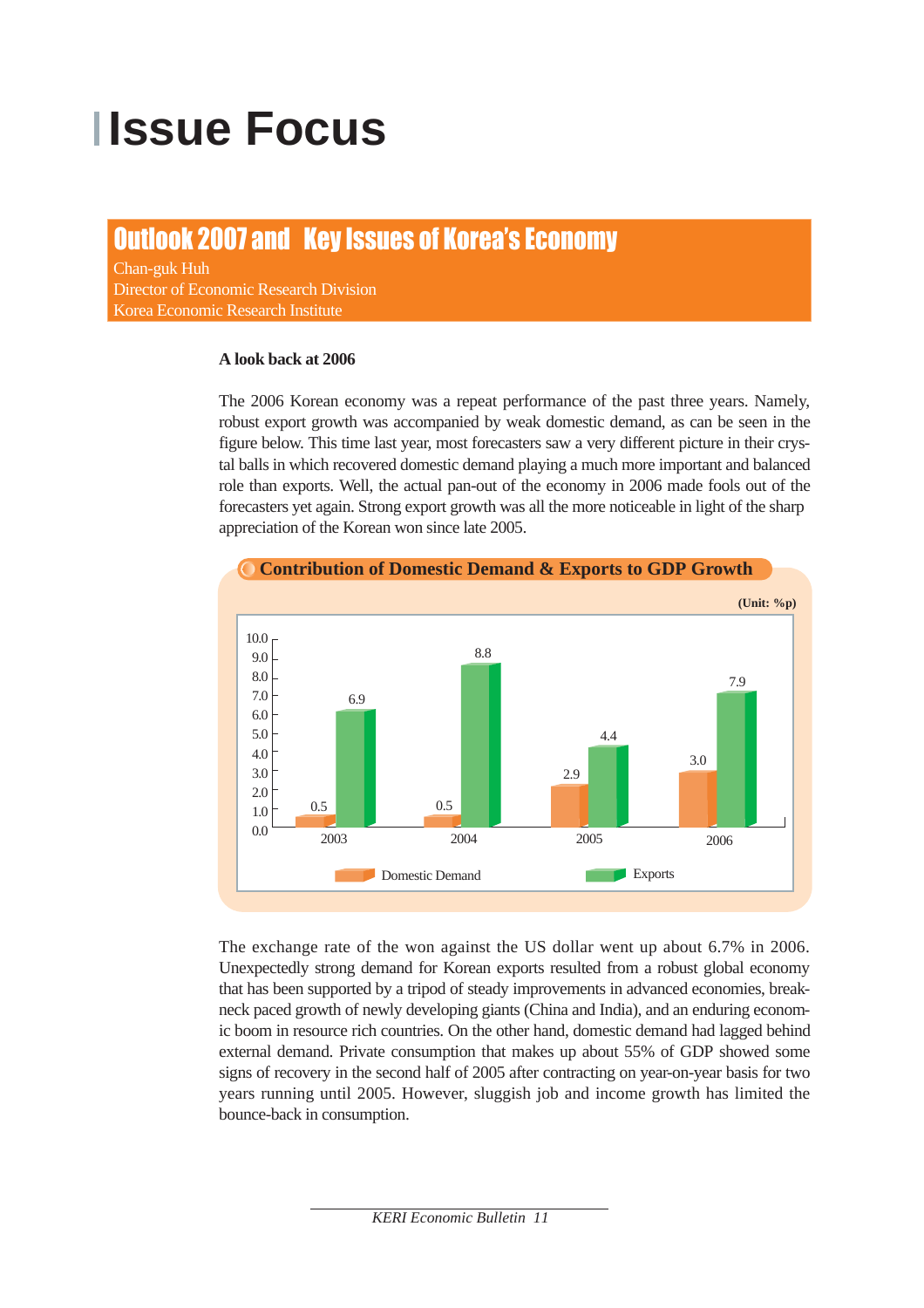Patterns in construction investment and facility investment spending, which make up most of capital formation, diverged in 2006. Construction spending sagged while facility investment spending rose somewhat noticeably in 2006. This might be a troubling signal as construction spending was the only vibrant component while consumption and facility investment had been weak.

#### **External factors**

Key global institutions such as IMF, OECD, and ADB seem to have reached a consensus that there would be a slight deceleration of global growth in 2007. Also the value of the US dollar is expected to continue to weaken. The depreciation of the US dollar against major currencies such as Euro and Japanese yen continued throughout 2006. Furthermore, as a Japanese short term policy interest rate is likely to be raised, the expectation of further weakening of the US dollar is gaining stronger grounds. The Korean won's exchange value seems to have fallen enough so far. However, many foreign exchange experts expect continued appreciation of the Chinese Renminbi. At the same time, arguments that the US will put further pressure on Asian currencies as it tries to rectify gaping trade imbalances are abound. In such an environment, anything could happen to the won as there are plentiful examples of short-term overshooting of exchange rates. Such developments are likely to impart somewhat negative tone to Korea's external demand in 2007.

Global interest rate hikes, high oil and commodity prices have burdened the global as well as Korean economy in 2006. The international oil price (Dubai crude) is expected to remain in the neighborhood of US\$60/barrel. Weaker demand for oil due to decelerating global growth and increases in crude oil production by non-OPEC countries would give the world a moment of relief. But heightened geopolitical risks in the Middle East with OPEC reducing oil production to battle declining oil prices may make the relief a rather short one.

#### **and internal factors that blur visibility**

Turning to domestic scene, 2007 is going to be a highly charged year of politics as a presidential election is scheduled in December. Already a split up of the ruling party sometime in early 2007 is a fait accompli. Korean politicians, like in other countries, are not known for their fiscal discipline or principled resistance to populist agendas. Heavy political season means that mundane issues like economy will be getting less attention by politicians and political appointees in the government. Chances of the government coming up with timely and appropriate responses to developments that may have adverse consequences to the national economy will get slimmer.

The North Korean nuclear test has rightfully drawn an international outcry and harsh criticisms around the globe. Many experts worried that already sagging Korean economy would be further damaged by it. Although a lot depends on how North Korea will respond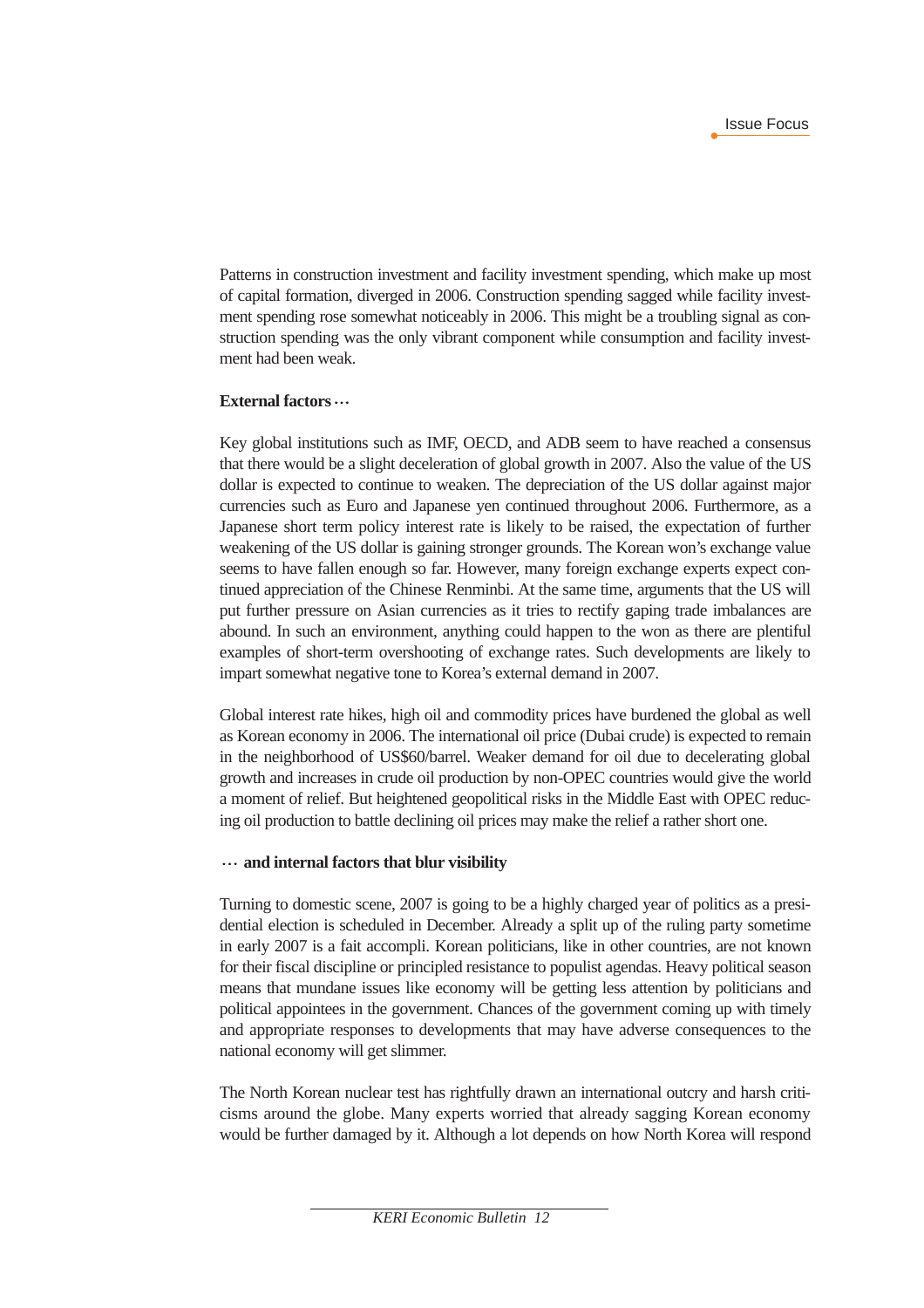to such criticisms, it may be instructive to note that it is in the interests of both North Korea and the United States to maintain stability in this region. Recent talks between the two governments seem to be a good step toward achieving regional stability. Negotiations over the Korea-US Free Trade Agreement have been a thorn in the government's side and stirred the public's nationalistic emotions. However, despite the fear-mongering of some politicians and special interest groups, the Agreement is expected to be finalized in the near future.

Then again, nuclear North Korea and a trade agreement with the U.S. are highly controversial political issues. As such, there is still a possibility that things may go awry, which will further weaken the consumer confidence and discourage businesses from investing.

In sum, prospects are somewhat better in 2007 with the relatively smooth sailing of talks between the U.S. and North Korea, a trade agreement with the U.S. nearing its finalization, and last but not the least, the presidential election done with by the end of 2007 lifting the thick political fog blocking the view forward at last.

#### **Housing prices are going to be a tricky issue**

In addition, an issue that has gathered tremendous attention in Korea so far and that has potentially powerful disruptive impact is housing prices. This issue has drawn disproportionately large attention since 2004. At the time, price increases were limited to only few areas in Seoul. As some predicted, the government's efforts to control prices of residential properties in the affluent parts of Seoul by relying on measures such as tax hikes and freezing of redevelopment projects in the target areas backfired. Increases in housing prices became more widespread and quickened in the greater Seoul metropolitan region until recently.

Prices have risen up so much so that bank regulators with concerns about banks' exposure to such booms through mortgage lending are worried about a possible sharp adjustment in the property prices. Measures to tighten the credit flow to the real estate sector have been implemented by Bank of Korea and Financial Supervisory Services. These measures seem to be taking effect slowly as the housing prices are seemingly being stabilized. However the government is walking on the extremely thin line. Were it to make false moves, the magnitude of ill effects it would cause is considerable.

The housing market could collapse as it did in Japan in the 1980s, and it would send debilitating shockwaves through the entire economy by undermining financial stability and consumer confidence. The fact that the property prices are dropping, slowly but surely, under the weights of heavy tax policies and restricted supply of collateral loans may be a sign of the market finally regaining its rational equilibrium. However, many are feeling that the apparent calm in the property markets might be a prelude to a huge economic storm afterwards. Without anybody noticing, a top priority for policymakers may already be shifting from managing housing prices to avoiding what Japan went through in the 1980s.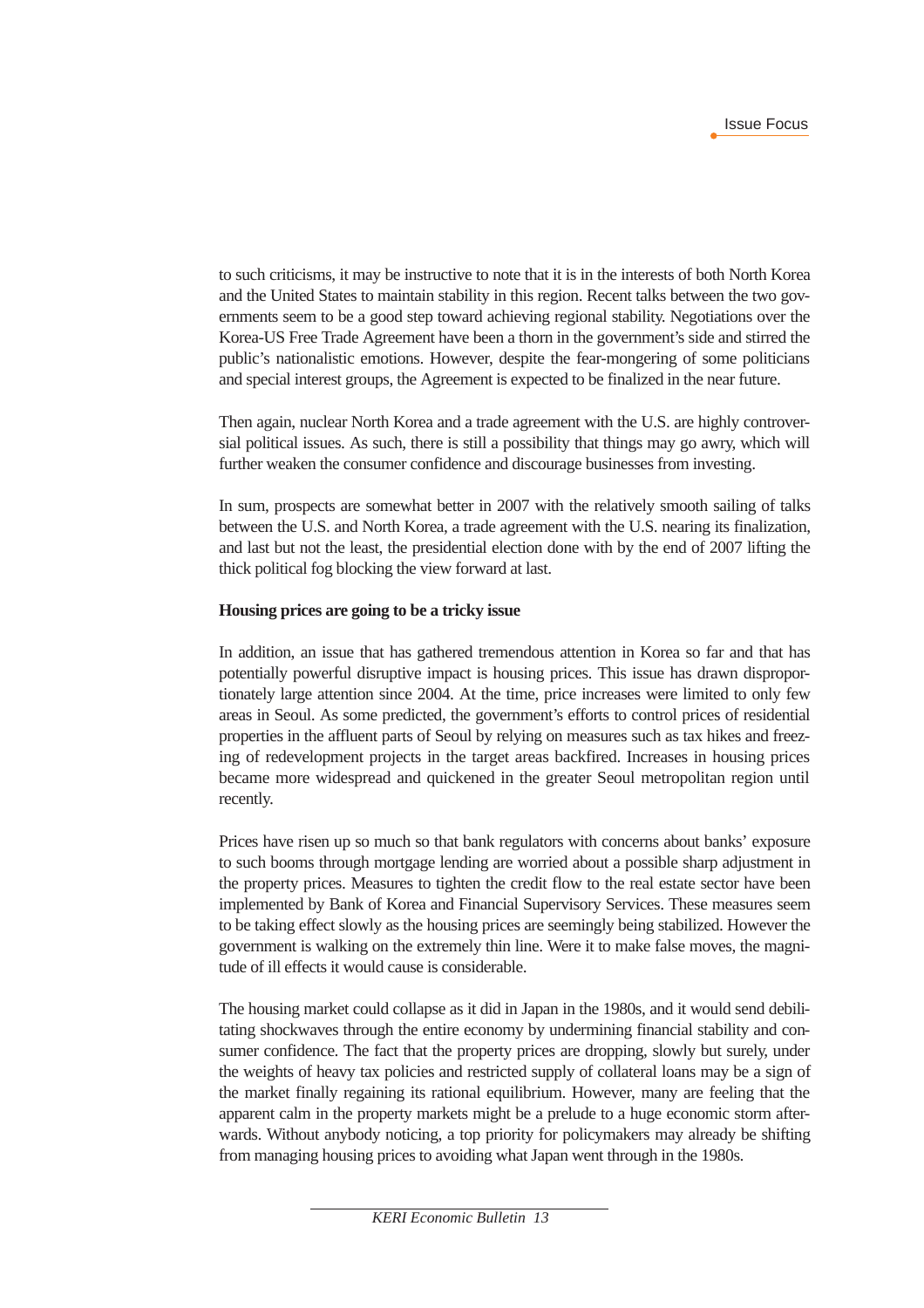#### **Encumbered Korean economy in 2007**

Just as the global economy is expected to decelerate in 2007, Korean economy is also expected to slow down a bit. In terms of GDP growth rate, it is expected to slow to low 4% range from 5% in 2006. Growth in external demand is expected to slow due to the expected global deceleration as well as much strengthened Korean won. Consequently, the current account is expected to turn red in 2007. Slowing exports and the ever increasing services account deficits are the main reasons for this turnaround. Strong won has aided the rapidly surging trends in outbound travelers and high travel-related expenditures. The group includes not only tourists but also many students of various ages going abroad for education, and seekers of medical services. Many are worried that such a trend may be a symptom of a deeper problem. Korean providers of these services may simply be losing its competitive edge.

Rapid appreciation of the Korean won has significantly deteriorated exporting firms' profitabilities since late 2004. This has been a key reason why the domestic economy remained doldrums while the export sector continued to do well. Many observers have wondered why large businesses have not added jobs and increased capital spending when their export figures continued to break records. For example, employment in the manufacturing sector (i.e., exporters) has actually shrunk between 2002 and 2006 from 4.24 million to 4.18 million. An important reason for this seeming anomaly is that the average wage in the manufacturing sector has gone up only about 33% in local currency terms but approximately 58% in US dollar terms due to won appreciation during this period. For exporters' global competitiveness, dollar denominated wage is what matters. The wage hikes are simply making it impossible for the exporters to hire more.

The won-dollar exchange rate is going to be the key variable for both the government and the private sector. It fell steeply in November-December of 2006 threatening 900 won per dollar mark. Though it appears to be stabilizing for the moment, much volatility is expected in 2007. It could fall below 900 for a short period anytime if a massive dollar selling takes place in global foreign exchange markets. At the same time, it could surge towards 1000 won per dollar mark if a large-scale capital outflow were to take place in Korea due to some destabilizing developments. Based on economic fundamentals such as current account deficits, Korean won is not going to strengthen much more from the level seen recently. For the year, it is expected to average at about 930.

Based on such considerations, export growth is expected to provide only limited support to domestic demand in 2007. In turn, consumption and investment spending are expected to do better than in the past few years, but not strong enough to lead economic growth. Noneconomic factors reviewed earlier are going to put downward pressures on economic senti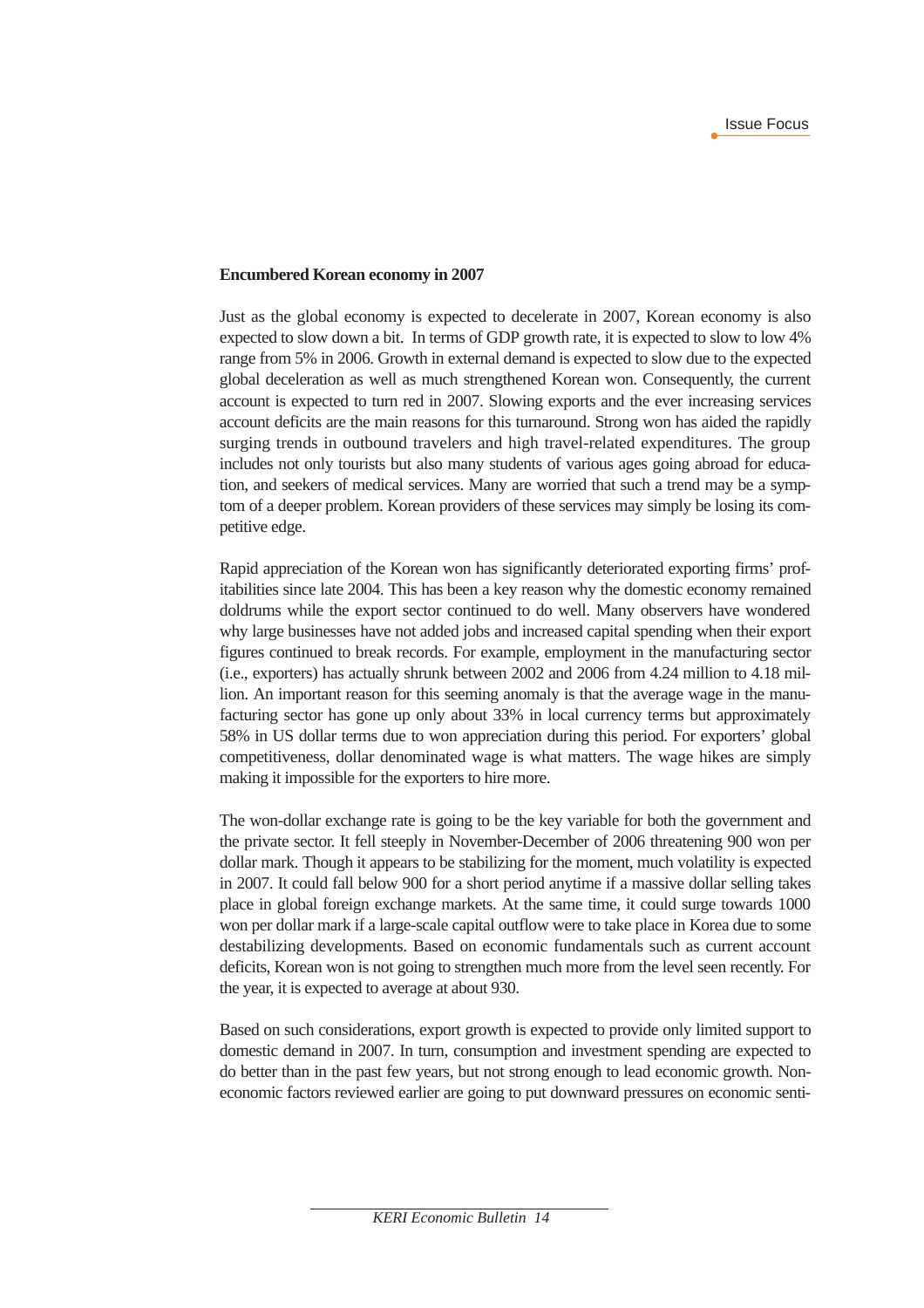ments and thus limit the extent of any recovery in consumption and corporate investment.

Fortunately, a lack-luster domestic demand and the strong Korean won's exchange value are going to limit any upward movement in prices in 2007. This is why price increases have been in check despite rapidly rising oil and commodity prices in the past several years. The CPI inflation is expected to remain at a low 2% range. Tame inflation is going to help interest rates to remain stable in 2007. Corporate sector's demand for funds is expected not to be strong and the government's efforts to limit the credit flow to the household sector that started in late 2006 will take effect in dampening the overall demand for funds. Market interest rate (corporate bond, 3-year, AA-) is expected to fall only slightly in 2007 to 5.1% from 5.2% in 2006.

|  | <b>Economic Outlook for 2007</b> |
|--|----------------------------------|
|--|----------------------------------|

|                                  |        | (Unit: $y-o-y, \%$ ) |
|----------------------------------|--------|----------------------|
|                                  | 2006   | 2007                 |
| <b>GDP</b>                       | 5.0    | 4.1                  |
| Private consumption              | 4.2    | 3.8                  |
| Construction investment          | $-0.1$ | 1.0                  |
| Equipment investment*            | 7.7    | 5.9                  |
| <b>CPI</b>                       | 2.2    | 2.3                  |
| Current account (USD Bil.)       | 6.1    | $-2.7$               |
| $Export(\% )$                    | 14.8   | 9.8                  |
| $Imports(\% )$                   | 18.1   | 12.2                 |
| Ex rate(Ave, KRW/USD)            | 955    | 929                  |
| Corp. Bond Yield Rate(3yrs. AA-) | 5.2    | 5.1                  |

\* Including intangible asset investment

#### **Regaining economic vigor, on-going challenge**

Sluggish job growth is a crucial problem facing the Korean economy. The average unemployment rate of a mid 3% range might give a false sense of security when the unemployment rate for people in their twenties is over 8%, more than twice the average figure. Between 1997, the year of the financial crisis, and 2006, population belonging to age groups 20-64 has gone up by 2.81 million. In the same period, employment of all types has gone up by 2.24 million. Such a deficit does not take into account the deterioration in terms of quality of employment. Korea's overall employment rate (proportion of the employed to the working age population) is below the OECD average of 65% in 2005. In many industrialized countries, employment rates run over a 70% level. As 1% represents over 300 thousand workers in Korea, this is a serious indicator. Overcoming such a job deficit remains an urgent task.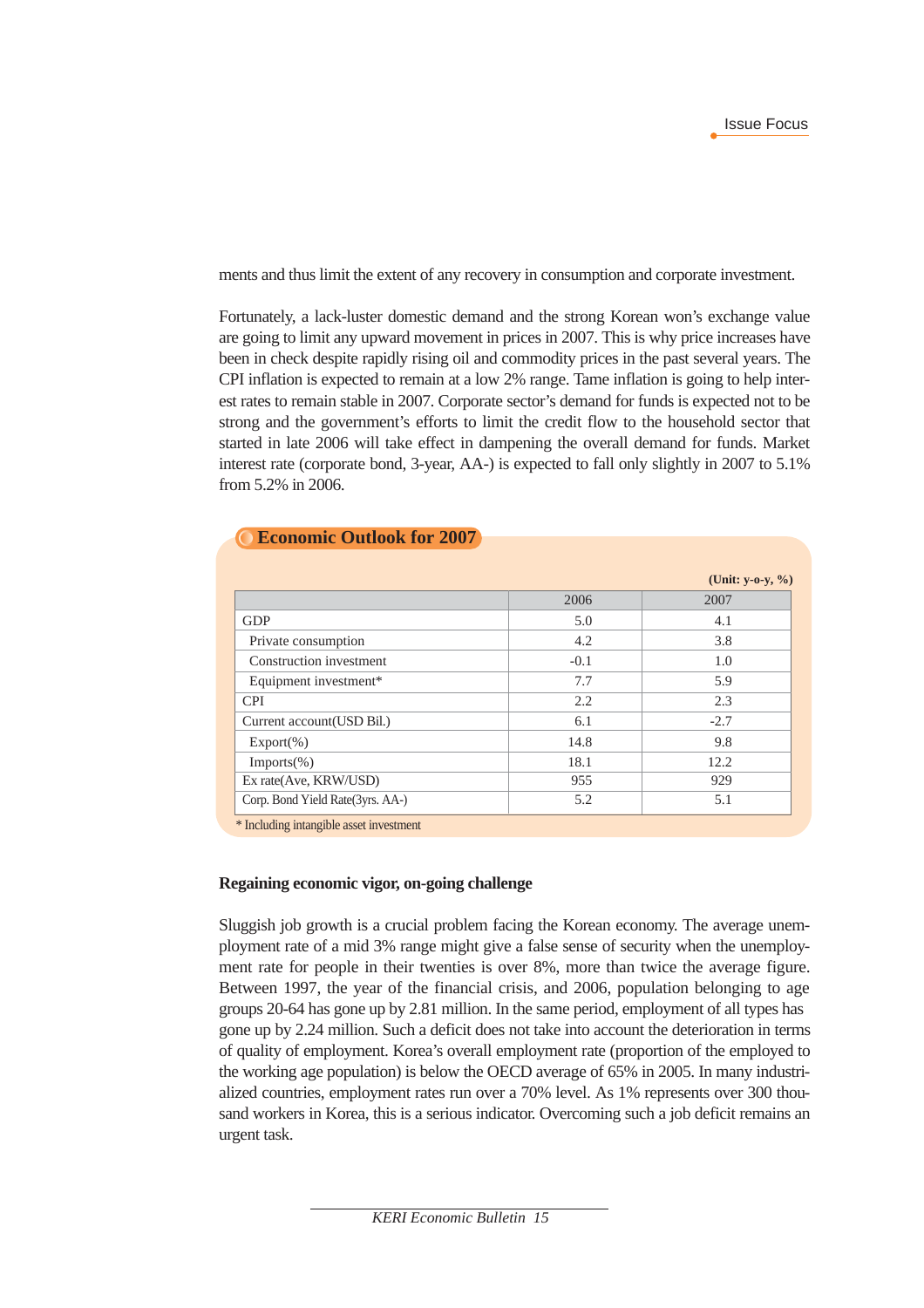Perhaps the most urgent task for the government is to maintain social stability in the presidential election year. Many have complained about near lawless protests of many interest groups such as labor unions and anti-FTA groups. They worry that rights to protest seem to outweigh rights of many ordinary citizens to conduct their daily businesses and make a living in an orderly environment. It is very important that presidential candidates realize that anxiety and lethargy of the Korean economy over the last several years have a lot to do with passive and lethargic business behaviors that resulted in part due to the atmosphere hostile to businesses. Regardless of candidates' individual ideological inclinations, recognizing the root causes of the job deficit and sluggish investment clearly appear to be the first step toward solving Korean economy's short term as well as long term challenges.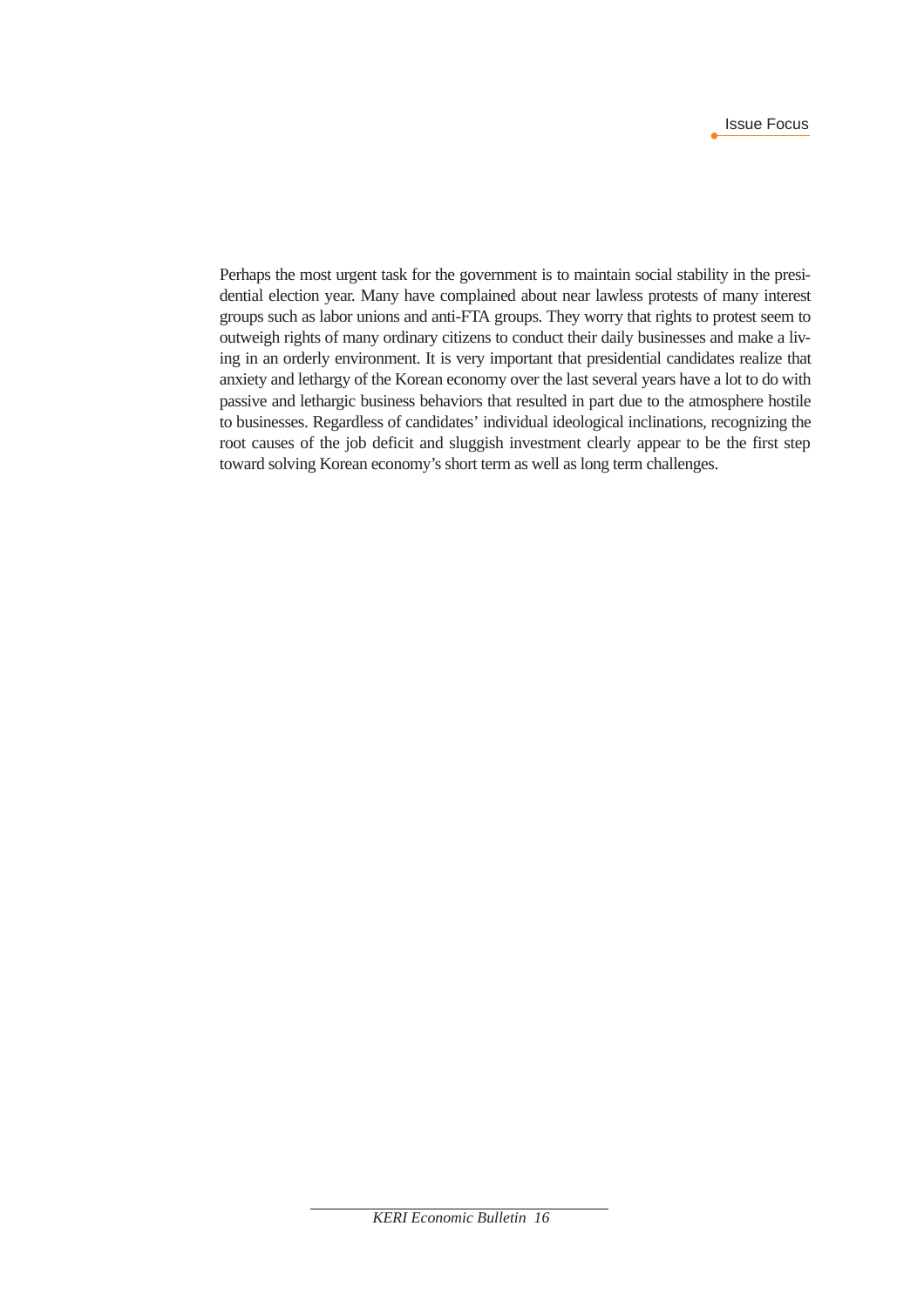# **Recent Publications**

- Research Monograph: provides comprehensive medium- and long-term research results in both theoretical and empirical aspects on various economic issues.
- Policy Report: provides timely and current analysis on the economic policy issues and offers policy alternatives.
- Issue Paper: provides research results in a form of the series of related papers dealing with occasionally selected issues.
- Working Paper: provides preliminary research results on various economic issues.

This issue of KERI Economic Bulletin introduces 11 new research monographs, 4 new policy reports and 2 new issue papers published during 2006. Together with next issue of the Bulletin, it will introduce all reports published during 2006.

### Research Monograph

#### **Ten Years into NAFTA and Its Lessons to Korea**

Research Monograph 06-06 Youngmin Kwon (Myong Ji University)

This study identifies the automobile and electronics industries as leading supporters of the NAFTA in the United States. They were the industries that had faced the fiercest competition from East Asian countries, such as China, Japan, and Korea. In light of the findings in this study, the current situation in Northeast Asia is very different from what North America faced ten years ago.

That is, there is no outstanding leader in Northeast Asia like the U.S. in North America. Considering the fact that Japan, Korea, and even China have been pursuing a similar economic development strategy and are now competing with each other in almost every industrial product category in the world export market, it seems implausible to come up with a trade agreement that everyone could agree on.

Therefore, it is much more practical to first discuss the possible steps to cool down competitive zeal among similar industries across these countries. This study also suggests some areas of possible collaboration among these countries and among industries in this regard.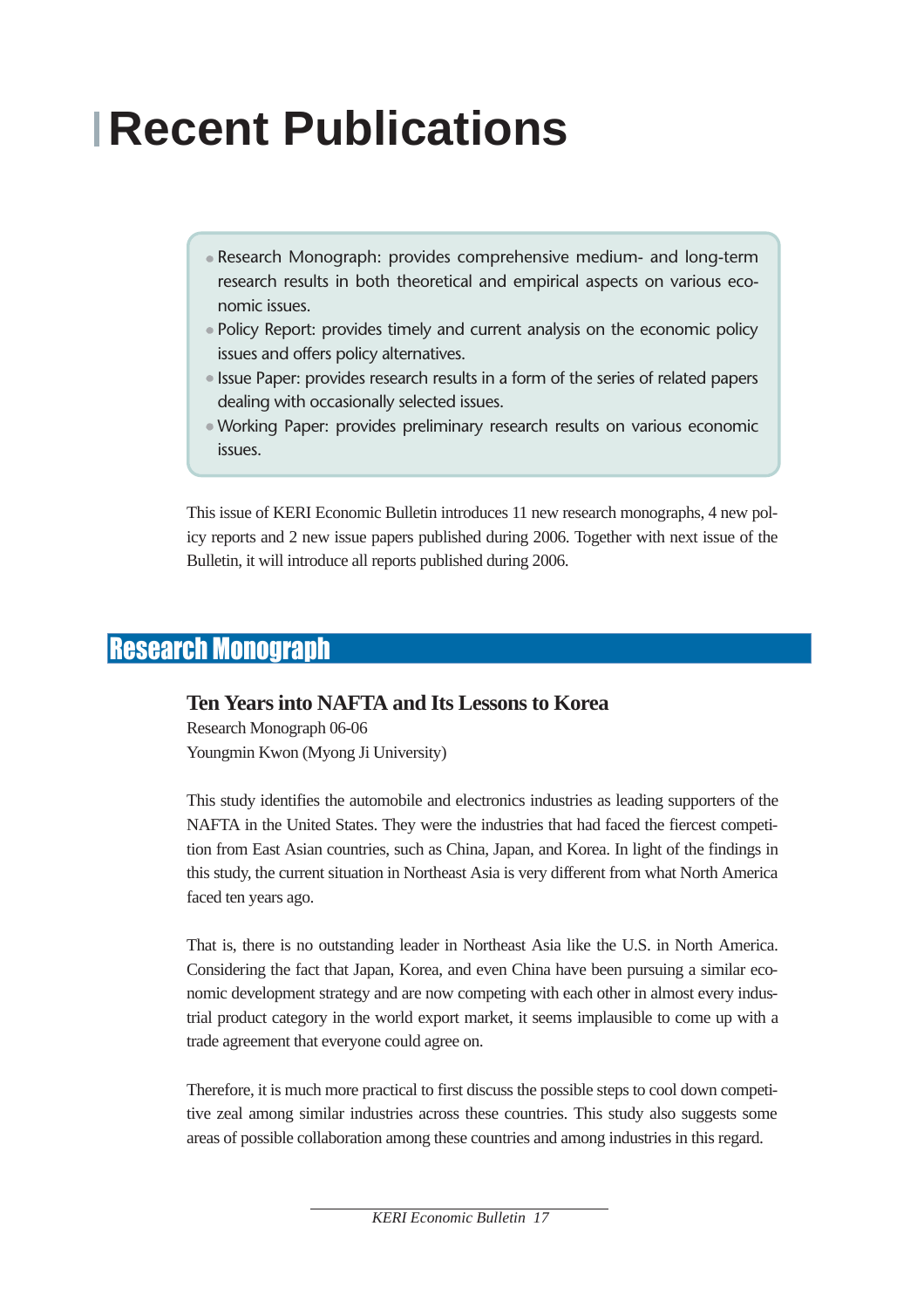#### **Property Rights, Corporations, and Conglomerates**

Research Monograph 06-08

Young-Yong Kim (Chonnam National University) / Kyung-Suk Park (Chonnam National University)

Corporations and conglomerates have developed as a form of property rights to internalize the external benefits from commercial activities. In order to successfully internalize the benefits, corporations and conglomerates must reduce both decision-making and external costs that are the most important part of the overall internalization costs.

The decision-making costs are reduced by concentrating decision-making authority in the hands of a small number of managers, and external costs that might be imposed on the shareholders are avoided or reduced through stock market transactions. In this regard, conglomerates that consist of affiliated firms have developed with a controlling shareholder whereas no controlling shareholder characterizes M-form conglomerates.

Documented empirical observations largely support these findings. Finally, advocates of corporate governance movement fail to understand the economic theory underlying the operations of corporations and conglomerates.

#### **An Empirical Study on the Relationship between Firm Performances and Control-Ownership Disparity: Focus on Stategoverned Enterprises**

Research Monograph 06-09 Hyun Jong Kim (KERI)

This study empirically tests how control-ownership disparity affects the firm's performance (profits and market values). For those private firms that belong to Chaebols, the control shareholder's control-ownership disparity indices do not have a statistically significant relationship with the firm's profits and market value, suggesting that the Tunneling hypothesis is not supported by the data.

To allow for the possibility of endogeneity bias, a reverse regression is conducted to see whether a firm's profits and market value affect control-ownership disparity indices in the next period. By and large, the results show that there is no statistically significant negative relationship between the two variables, and that the relationship turns out to be positive in some specifications.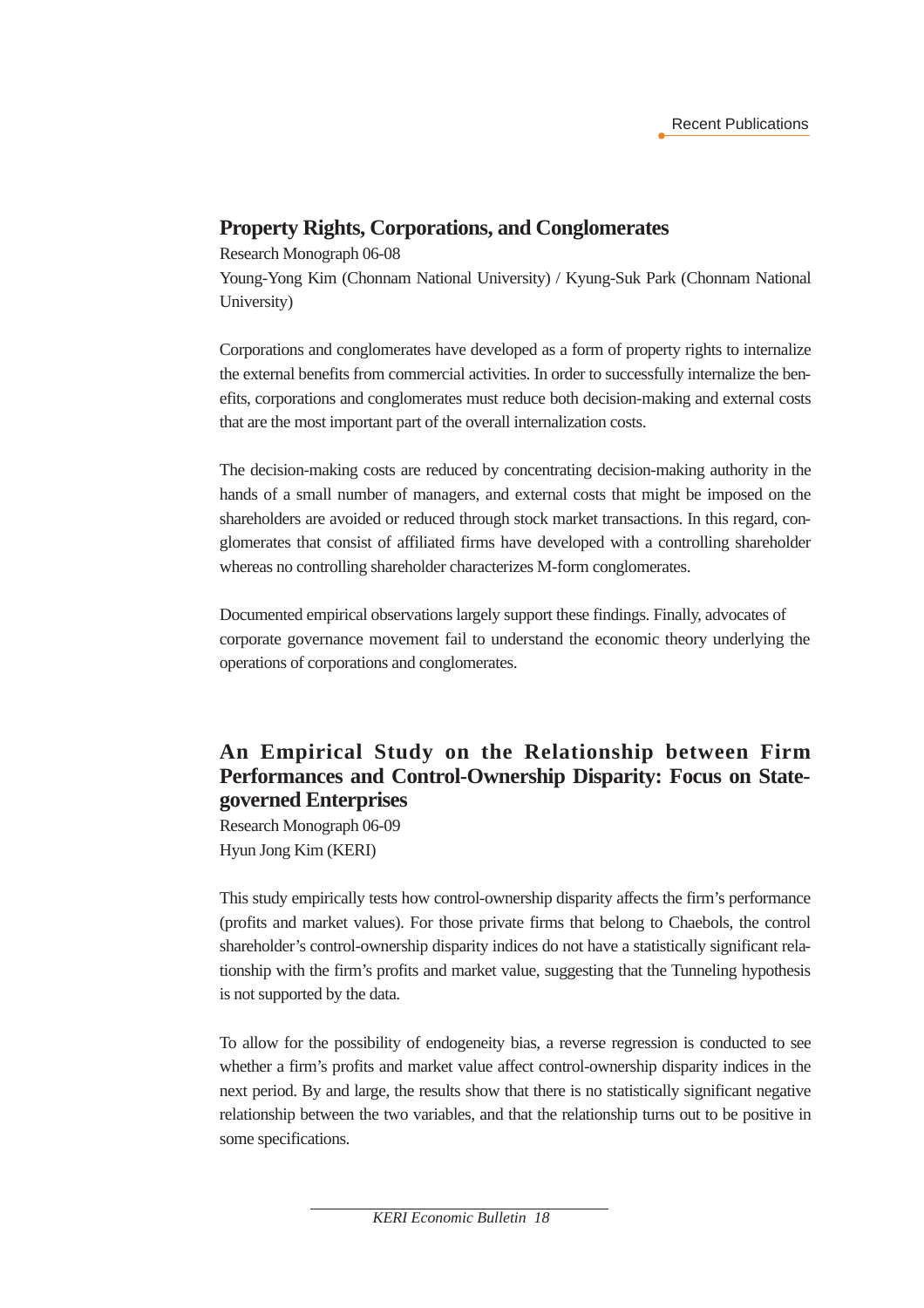Similarly, this study shows that the government's control-ownership disparity indices are not correlated with the state-owned enterprises' profits and market value, suggesting that the government does not abuse its control rights onto the state-owned enterprises.

Contrarily, it is found that increases in the government's control-ownership disparity indices are negatively correlated with the privatized enterprises' profits, suggesting that the government abuses its control rights onto the privatized enterprises.

#### **Does Inheritance Tax Ensure Equal Economic Opportunity?**

Research Monograph 06-10 Myung Keun Choe (Kangnam University) / Gyeong Lyeob Cho (KERI)

Imposition of inheritance tax may hurt international competitiveness of the financially liberalized economy by hampering the incentives to save and invest.

Using an overlapping generation model, this study analyzes the effects of inheritance tax on the individual welfare of different components of the social strata. The empirical results show that reducing the inheritance tax rate by 40% from its current level raises total social welfare by between 168.5 billion and 668.3 billion Korean won.

In an opposite scenario, strengthening the inheritance tax system results in a downward equalization where the welfare of both of those with and without expected inheritance is reduced due to economic inefficiency. The analysis also shows that an increase in inheritance tax rate raises the welfare of low-income class and improves equality of income distribution only if the intertemporal elasticity of substitution is abnormally high.

Although abolishing inheritance tax is economically efficient, it cannot be considered a practical policy alternative for the lack of a satisfactory alternative tax system and means to prevent potential tax evasion. Hence, until tax-related infrastructure is soundly established, the burden of the tax should be mitigated through lowering its rates and improving the underlying institutional infrastructure.

Furthermore, institutional conversion to a form of acquisition tax, in line with the ability-to pay principle and the policy of suppressing concentration of wealth, is required.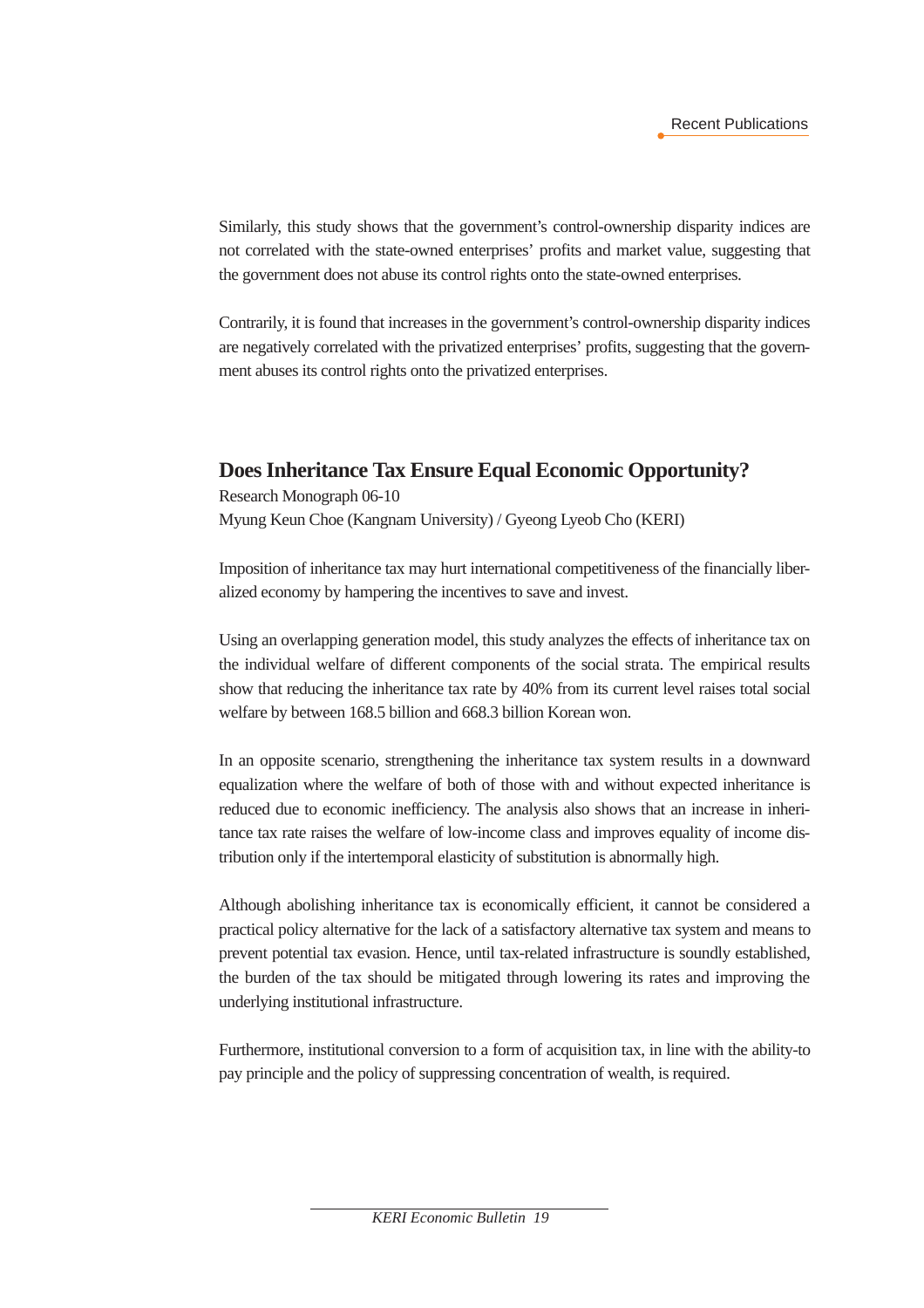#### **A Study on Legislation of Taxpayer Advocate System**

Research Monograph 06-11 Myung Keun Choe (Kangnam University)

Infringement of rights by tax administration authority is a major cause of taxpayer grievances. However, resolving them through conventional appeals or court procedures has become increasingly insufficient due to ever-expanding government bureaucracy in the modern welfare state.

Taxpayer advocate system can proactively prevent the accumulation of these grievances by dealing with them promptly and efficiently without imposing undue procedural costs.

After comparing taxpayer advocate systems in other countries, this report suggests that it would be best that we model our Taxpayer Advocate System after the American system. The policy recommendations listed in this report include legislating elevation of the current status of the Taxpayer Advocate implemented by the order of National Tax Service in 2000, installment of the National Taxpayer Advocate with a balanced administrative structure to ensure its independence, allowing the National Taxpayer Advocate to make public recommendations of remedies for maladministration to guarantee their effectiveness, and submission of annual reports by the National Taxpayer Advocate to the National Assembly and the general public. The report should include trends of taxpayer grievances or complaints occurrences, the results of examinations of those occurrences, implemented remedies, and a summary of expressed opinions.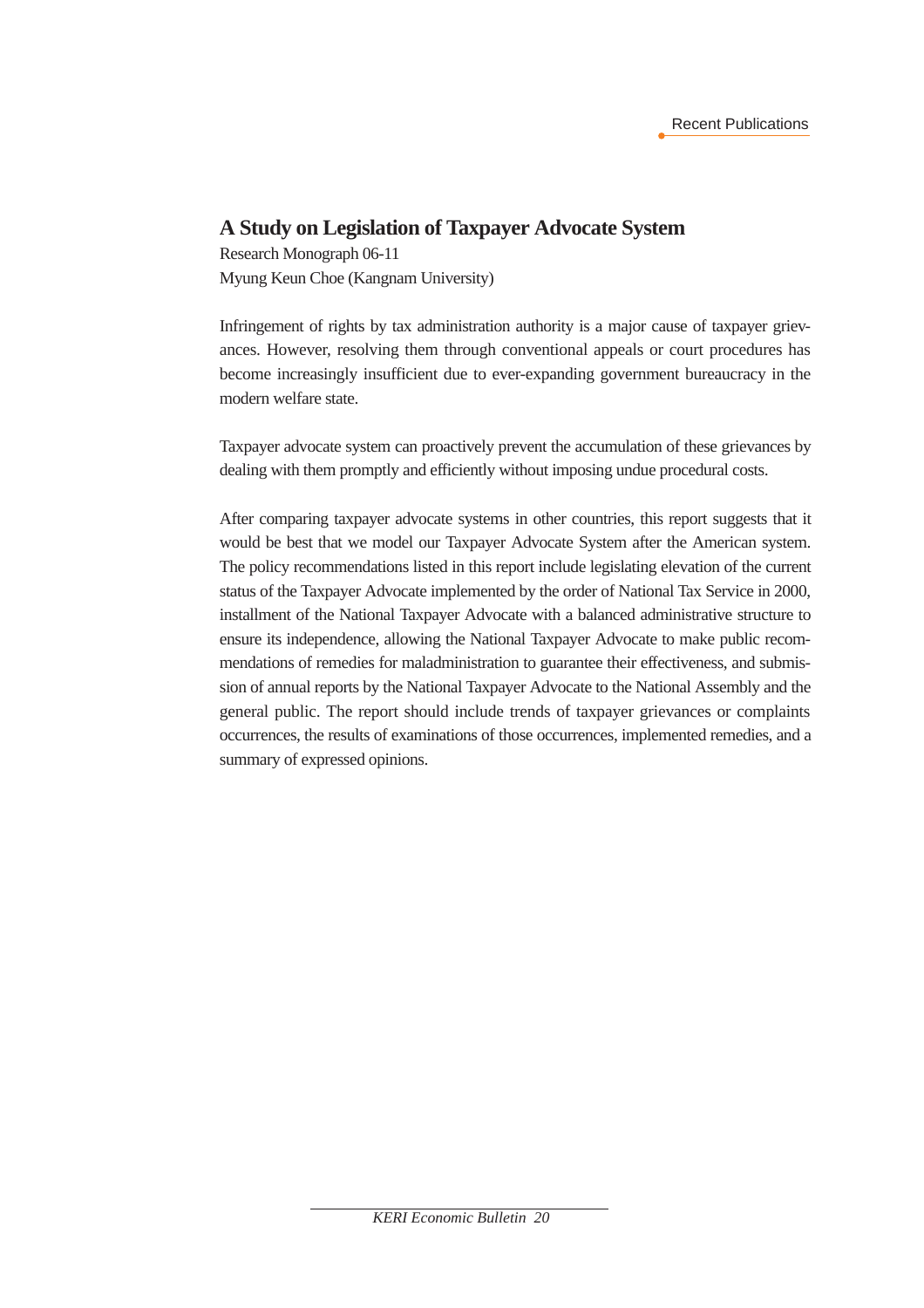#### **Dividend Policy and R&D Investment Decisions of Korean Firms: A Dynamic Panel Data Analysis**

Research Monograph 06-12 Byoungki Lee (KERI)

This study analyzes the effect of foreign ownership on the dividend policy and the R&D investment decision of the Korean firms during the period of 1990 to 2005. In order to trace down the relations between the foreign ownership and the dividends and R&D investment, it employs the Generalized Method of Moments (GMM).

The basic framework is the Error Correction Model (ECM), which specifies a long-run or target level of the stock accumulated in the R&D investment, but which allows a flexible specification of the adjustment dynamics.

This study shows that the foreign ownership is positively related to dividend policy; that is, the higher foreign ownership is associated with a firm, the greater dividend payout the firm practices.

It also shows that firms face the financial constraints in their investment behavior, and that the sensitivity of cash flow on R&D investment is larger for non-chaebol and high technology firms than chaebol and low-technology firms. The effect of foreign ownership on the R&D investment decision is found to be statistically insignificant.

#### **Economic Effects of Value-Added Tax on Financial Services in Korea**

Research Monograph 06-13 Yu-Chan Kim (Keimyung University) / Guangsug Hahn (KERI)

The purpose of this study is to examine the necessity of imposing value-added tax (VAT) on the financial services and to simulate its overall effects on the Korean economy. We begin by surveying the arguments in the literature and the problems caused by levying VAT on the financial services. In the empirical analysis, we employ a dynamic computable general equilibrium model to simulate possible effects.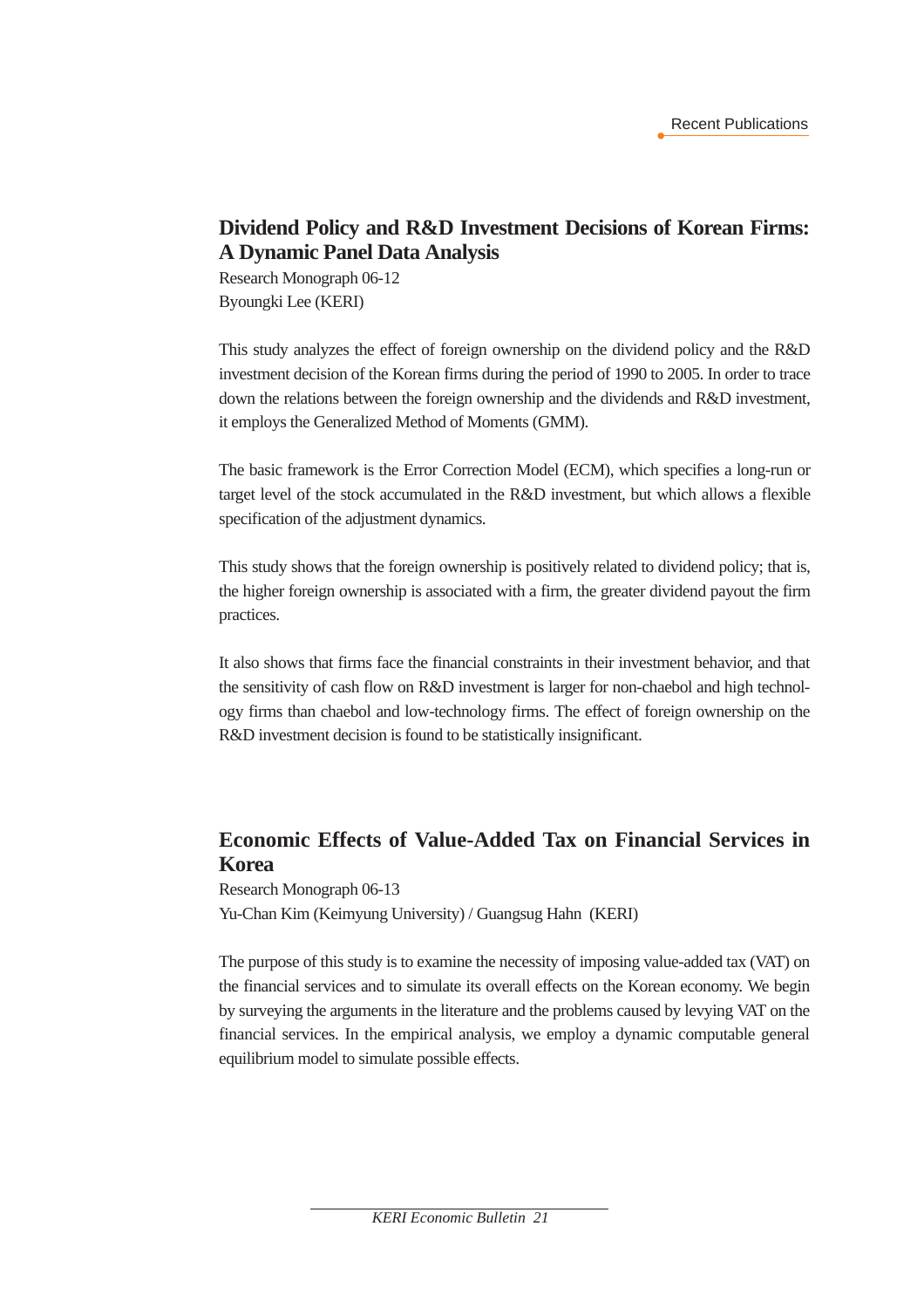Taking into account the tax burden, we simulate the effects for two scenarios. The first scenario is to levy VAT on the financial services while keeping the other taxes unchanged, and the second one is to levy VAT on the financial services while adjusting the consumption tax so that there is no change in total tax revenues. In other words, the second scenario is to implement the new tax in a revenue-neutral way.

In the first scenario, the negative effects on the households and the financial sector are dominated by the positive effects on non-financial firms and the government. In this case, the new tax has an overall positive effect on GDP and employment. In the second case, on the other hand, the financial sector benefits significantly from VAT taxation. Moreover, the households also benefit from the new tax in the long run while its effects on the other parts of the economy are positive as in the first case. Based on this analysis, we conclude that the revenue-neutral policy option is more desirable.

#### **Cross-Country Comparison of Corporate Governance Determinants**

Research Monograph 06-14 Yong-ki Kim (Samsung Economic Research Institute)

From the perspectives of path dependency and historical experiences, the governance practice among Anglo-American corporates is inadequate to be a model for Korean corporates.

The institutions on the basis of the Anglo-American corporates' practice, although recognized as global standards in Korea, are only specific results which are originated from US and UK historical experiences. The institutions reflect the specific ownership structure in the US and UK and the socio-political situation of the past.

This study argues that the Korean government and the policy makers should not blindly implement Anglo-American institutions without localizing them.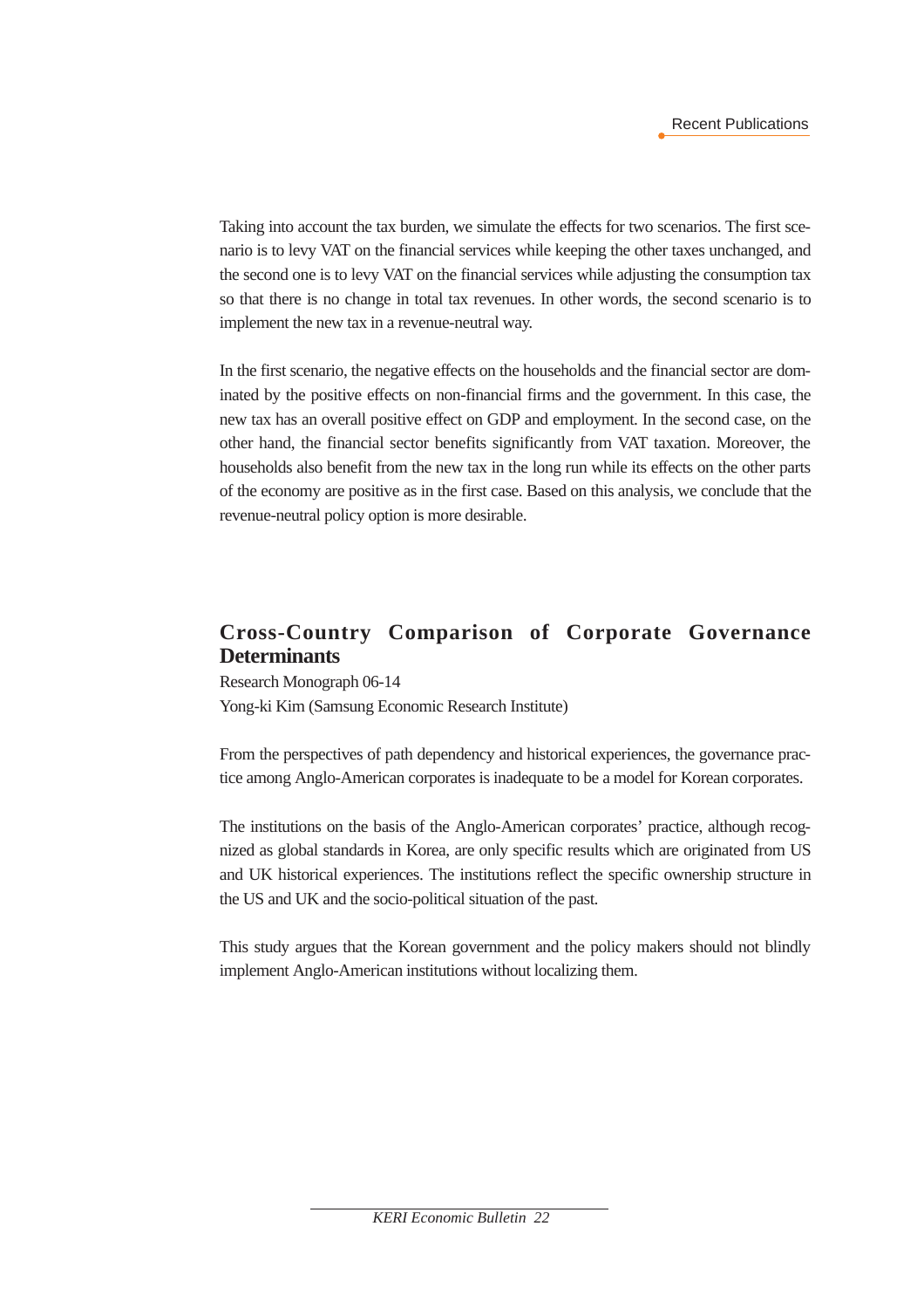#### **Firm Competitiveness of Korea, China and Japan**

Research Monograph 06-15 Seung Rok Park (KERI)

To study competitiveness of Korea's leading firms, this study employs a non-parametric approach (based on Data Envelopment Analysis) with the panel data for 1,900 firms of Korea, China and Japan during the period of 2001~2004. Besides comparing the scales of sales and assets, profits, and factor productivity, this study measures the index of TFP (total factor productivity) growth and its three components of scale economies, technical efficiency and technical change for the firms.

The results of this study suggest some valuable points on the aspects of corporation such as the optimal size, investment practice, restructuring and enhancement of technology, and on the future target for change of industrial structure as a whole.

#### **Comparison of Economic Performance of Korean Companies Before and After Merger**

Research Monograph 06-16 Byoungki Lee (KERI)

This study compares performances of corporates before and after merger using 186 merging corporates from 1987 to 2004. For the analysis, we examine the companies' profitability, the output growth and the TFP (total factor productivity) growth. The analysis shows that there has been a significant improvement in post-merger performance after the financial crisis.

The government's flexible labor market policies and reduction of redundant machinery and equipments seem to have contributed to productivity improvement.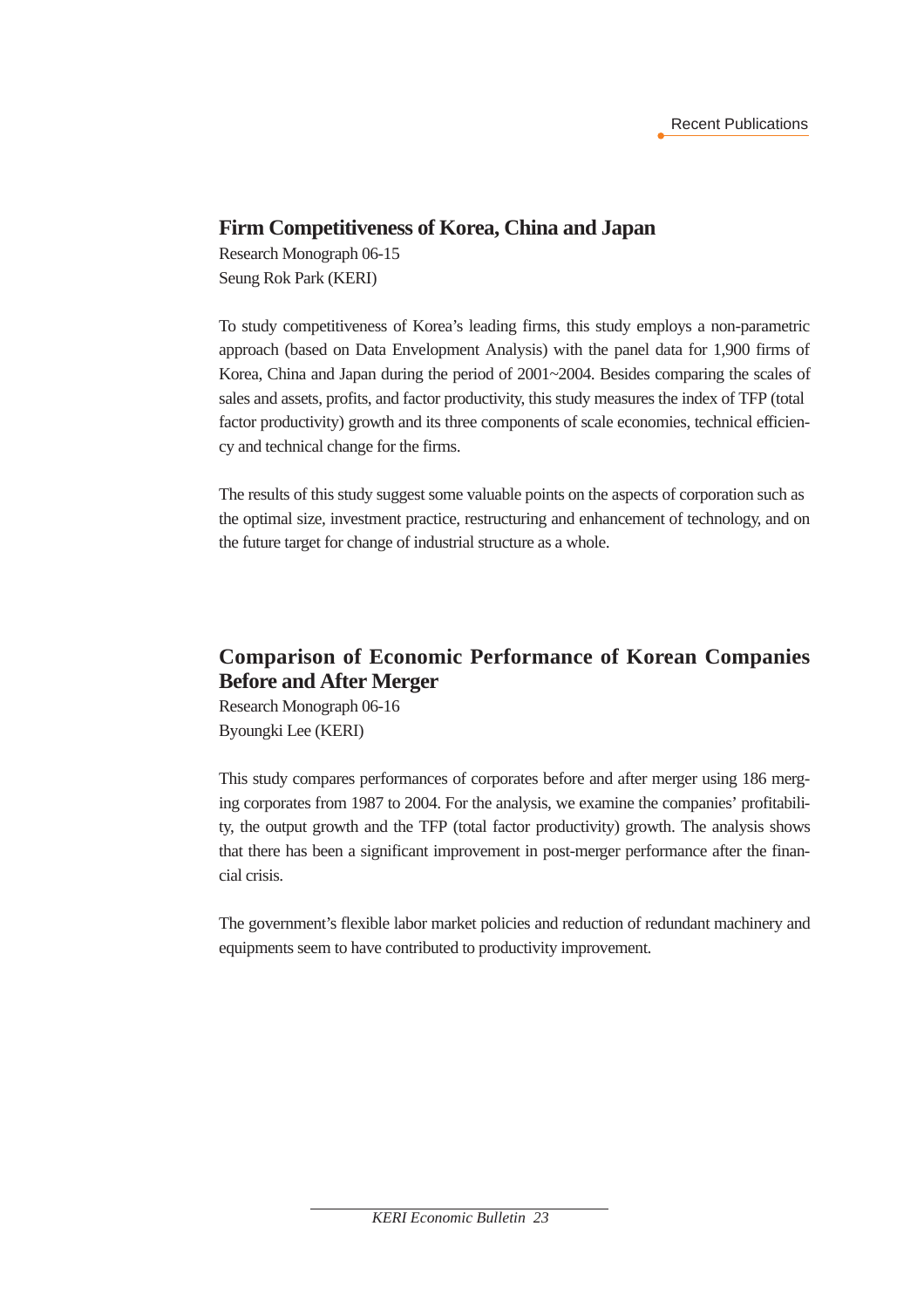#### **The Effect of IT Investments of Securities Companies on Their Profitability**

Research Monograph 06-18

Myung Hoon Yi (Myong Ji University) / Jong-Kil An (Myong Ji University) / Changkyu Choi (Myong Ji University)

This study shows a positive effect of the IT investments of the securities companies on their profitability using data on the IT investments of 24 securities companies from 1992 to 2004.

The study employs a pooled OLS model, random effects model, and fixed effects model for estimation. The results are robust to estimation methods but sensitive to firm size.

The empirical results imply that the strategy of increasing IT investments by the securities companies has been desirable. However, small- and medium-sized securities companies may have to reconsider their IT investment strategies.

### Policy Report

#### **Impact of FX Rate Appreciation and Policy Tasks**

Policy Report 06-04 Chan Guk Huh (KERI) / Chang Bae Kim (KERI) / Jeongseok Song (Chung-Ang University)

A recent drastic appreciation of Korean won is expected to hurt the export sector's international price competitiveness. Yet, its effects are not fully materialized thanks to the nation's brisk exports to China. Still, in terms of profitability and employment creation potential, the competitiveness of Korean export firms has already weakened.

To mitigate the negative impact, policy measures need to be implemented to narrow the exchange rate gaps with competitor countries. Also, measures to enhance employment flexibility need to be installed. Presently the Korean businesses are fully exposed to exchange rate risk and have few ways to deal with worsening profitability. One way to ease such a problem is to enhance employment flexibility so that businesses could lower production costs by adjusting their labor stock.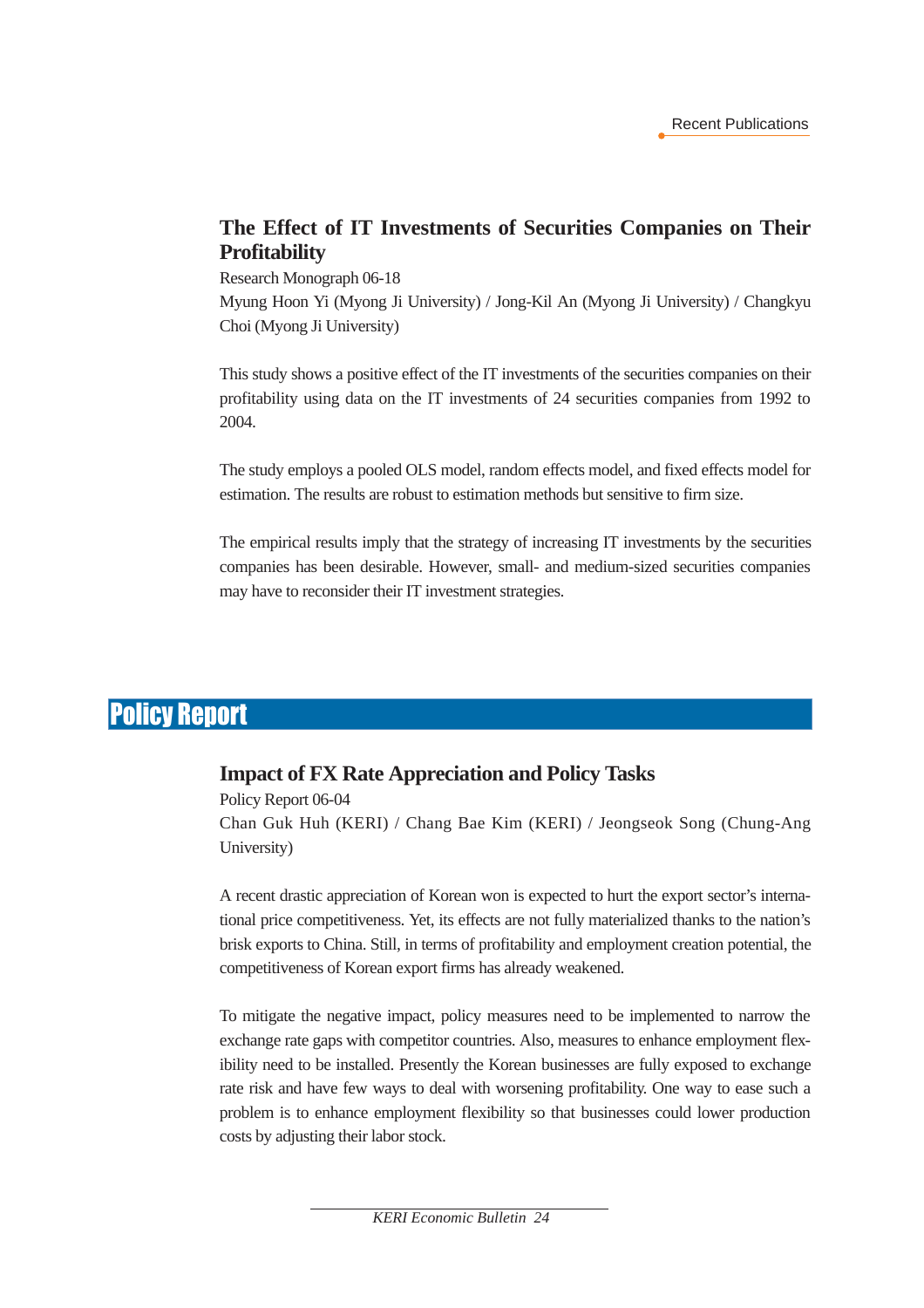#### **A Study on the Revision of Large-Scale Business Group Policies and Study on the Revision of Large Business Group Policies and Desirable Policy Direction**

Policy Report 06-06 Chung-Gyu Choi (KERI)

In the global competition era, any policy restricting the concentration of economic power or requiring discriminative regulation against large-scale business groups based on purely domestic considerations should be eliminated.

Also, there is a need to shift policy focus from restriction of the economic power concentration per se to regulating the anti-competition activities. Furthermore, policy priority should be given to solidifying the existing regulatory framework to best suit actual corporate conditions before introducing a new regulation. Finally, M&A-related laws and systems should be overhauled to prevent unproductive M&As and to provide reasonable means of protecting managerial rights.

#### **Assessment of the Roh Administration's Real Estate Policy and Countermeasures**

Policy Report 06-07 Gyeong Lyeob Cho (KERI)

A disregard for fundamental market principles seems to be a main cause for failure of the Roh Administration's real estate policy. The Roh Administration has tried to stabilize housing prices relying solely on controlling demand while curbing the housing supply by private enterprises.

To remedy the housing problem, the comprehensive real estate holding tax, which infringes on constitution rights, needs to be lowered and converted into a provincial tax at the same time. As a means to increase the housing supply, real estate transactions should be boosted by lowering the real estate capital gains tax or delaying the tax payment date when the capital gains are used in the purchase of a new property. Above all, it is urgent to ease or abolish restrictions on land utilization and re-construction that undermine the flexible housing supply.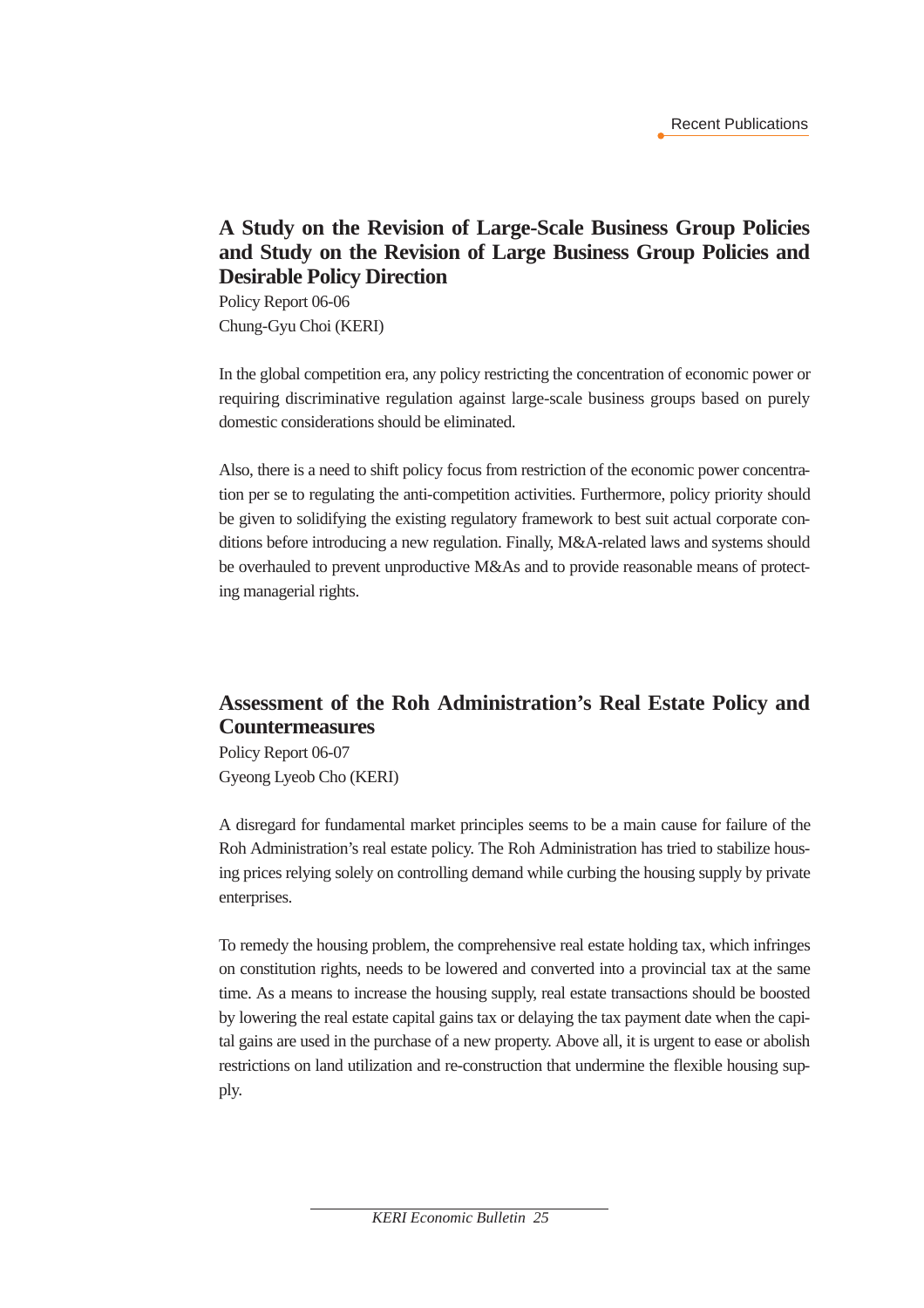#### **Korea-U.S. FTA Study: Intellectual Property Rights**

Policy Report 06-09 Kiyoon Sohn (University of Incheon)

The report examines the policy stances of the U.S. and Korea on IPR that are embedded in their trade negotiations with other countries. After reviewing the basic positions of the two countries regarding the IPR field in the Korea-U.S. FTA negotiations, potential key issues in the IPR field centering on copyrights, patent rights and business secrets are analyzed and a negotiating strategy is suggested.

In the case of copyrights, major issues include extension of the protection period, protection of technical safeguards, temporary storage restriction and introduction of a legal loss compensation system. Key issues concerning patent rights are restriction on compulsory licensing and extension of patent period in the event of delay in administrative procedures.

Finally, items that Korea could demand of the U.S. with respect to IPRs are suggested. For example, with regard to Article 337 of the U.S. Tariff Act of 1930, Korea could ask the U.S. to introduce an expedited procedure system for Korean enterprises and also to change the present U.S. 'first invention' provision to 'first application.'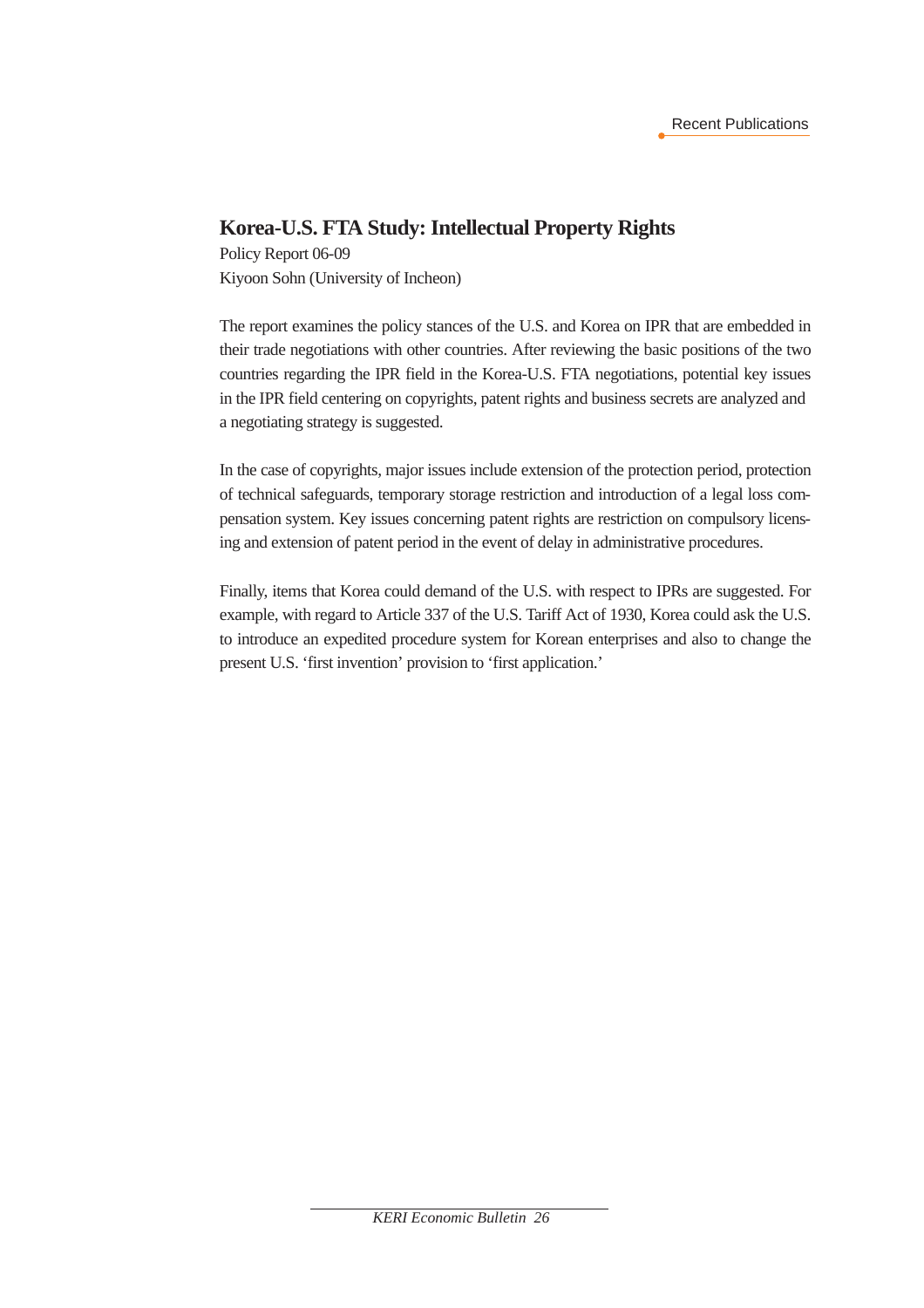### Issue Paper

#### **The German Judicial Review of Property Tax Law and Its Implications to Recent Revision of Comprehensive Property Tax Law of Korea**

Issue Paper 06-26 Myung Keun Choe (Kangnam University)

The Federal Constitutional Court of Germany (Bundesverfassungsgericht) in 1995 conducted a judicial review of the property tax law (vermogensteuergesrtz) and declared it unconstitutional for the following reasons. First, assessing the values of the taxable properties is inconsistent within its own property tax law. When the values of properties are assessed, normally future yield prices calculated with the yield capitalization method are used as a standard. However, the values of some properties are measured, in practice, with the current market prices. And when taxed, a single tax rate is applied to those two different assessments, which is against the equity principle of tax laws. Second, taxation of the properties is essentially based on the yield from holding the properties, and the sum of taxes levied on all the properties cannot be more than 50% of the expected total yield. Therefore, the property tax law violates the principle of half taxation and consequently is affirmed unconstitutional.

The German judicial precedent has important implications for the recent revision of the comprehensive property tax law in Korea. The comprehensive property tax law adopts the current market price of owned properties as a tax base and takes no account of debt directly related to the owned properties. Under the progressive tax rate regime, the marginal tax rates for property tax and real estate tax reach up to 0.5% and 4%, respectively. If a household has several units of housing, this translates into the effective tax rate of over 3%, which is equivalent to 130% of income earned from holding the properties for a year.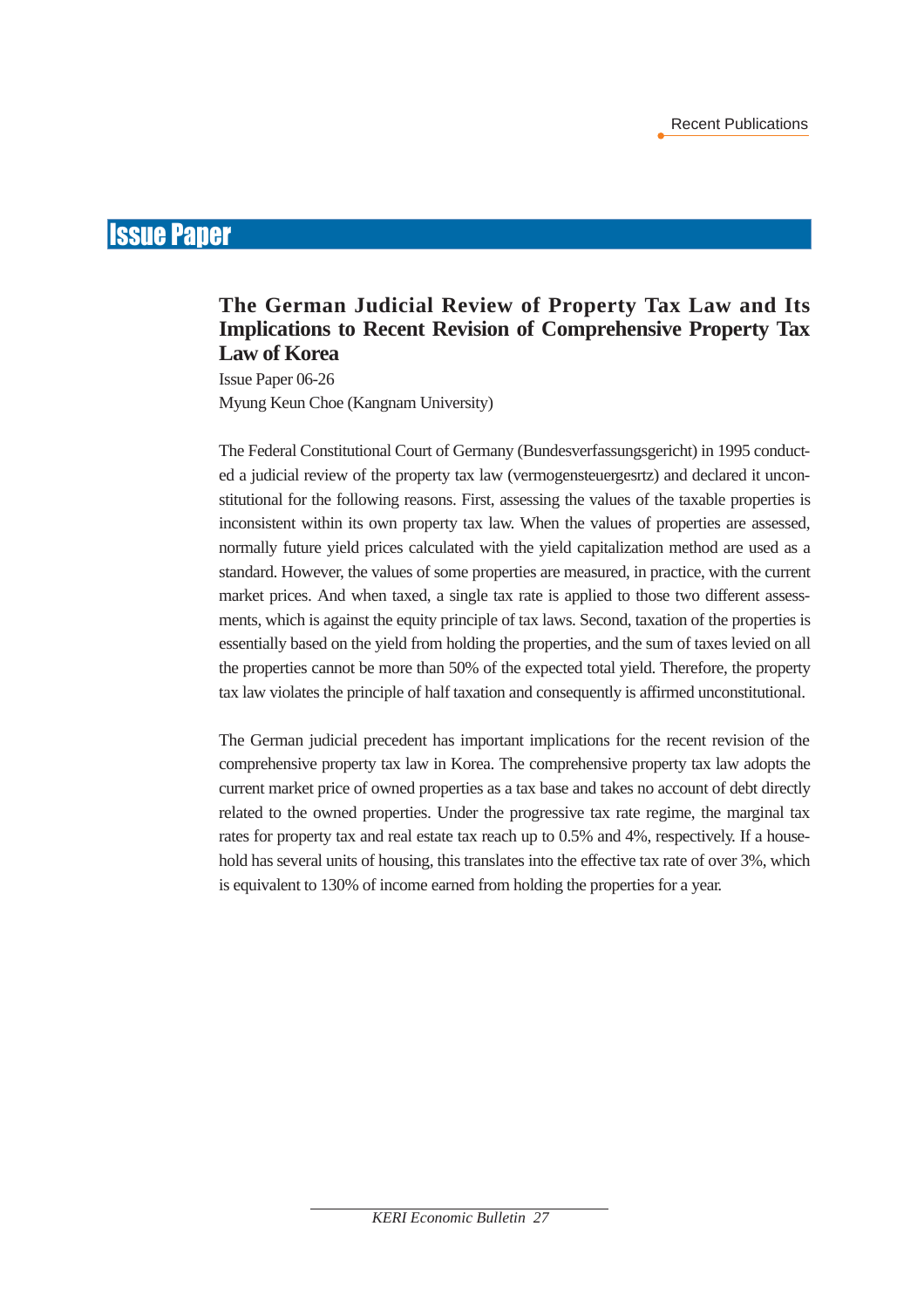#### **Abolition of Cumulative Taxation in Major Countries and Its Implications for Korea**

Issue Paper 06-27 Myung Keun Choe (Kangnam University)

The cumulative taxation system is not desirable for the Korean tax system for the following reasons. First, such a taxation system would not conform to the Constitution. Marriage and family life must be established and maintained based on individual dignity and gender equality, and the Constitution stipulates that the nation is obliged to guarantee these rights. A progressively-structured cumulative taxation on a married couple in the comprehensive real estate holding tax contains elements that are unconstitutional, giving an unjust discriminative disadvantage to marriage and family life. Major countries, including Germany, Japan, the United States, and others, also have either abolished the cumulative taxation on a married couple for income or asset or never adopted it.

Secondly, illegal behaviors like evasion of the comprehensive real estate holding tax through use of other persons' names can be prevented through inheritance tax or real estate capital gains tax. A fine of 30% of the real estate price is imposed for violations of name trust for real estate (false dispersion); the maximum 50% tax rate of the gift (donation) tax is applied to the transfer of real estate between lineal ascendants and descendants, considering it a donation; and the maximum 36% rate of real estate capital gains tax is imposed on transfer of real estate between family members.

Adopting the cumulative taxation system simply because families live together is unreasonable from all aspects of taxation theory.